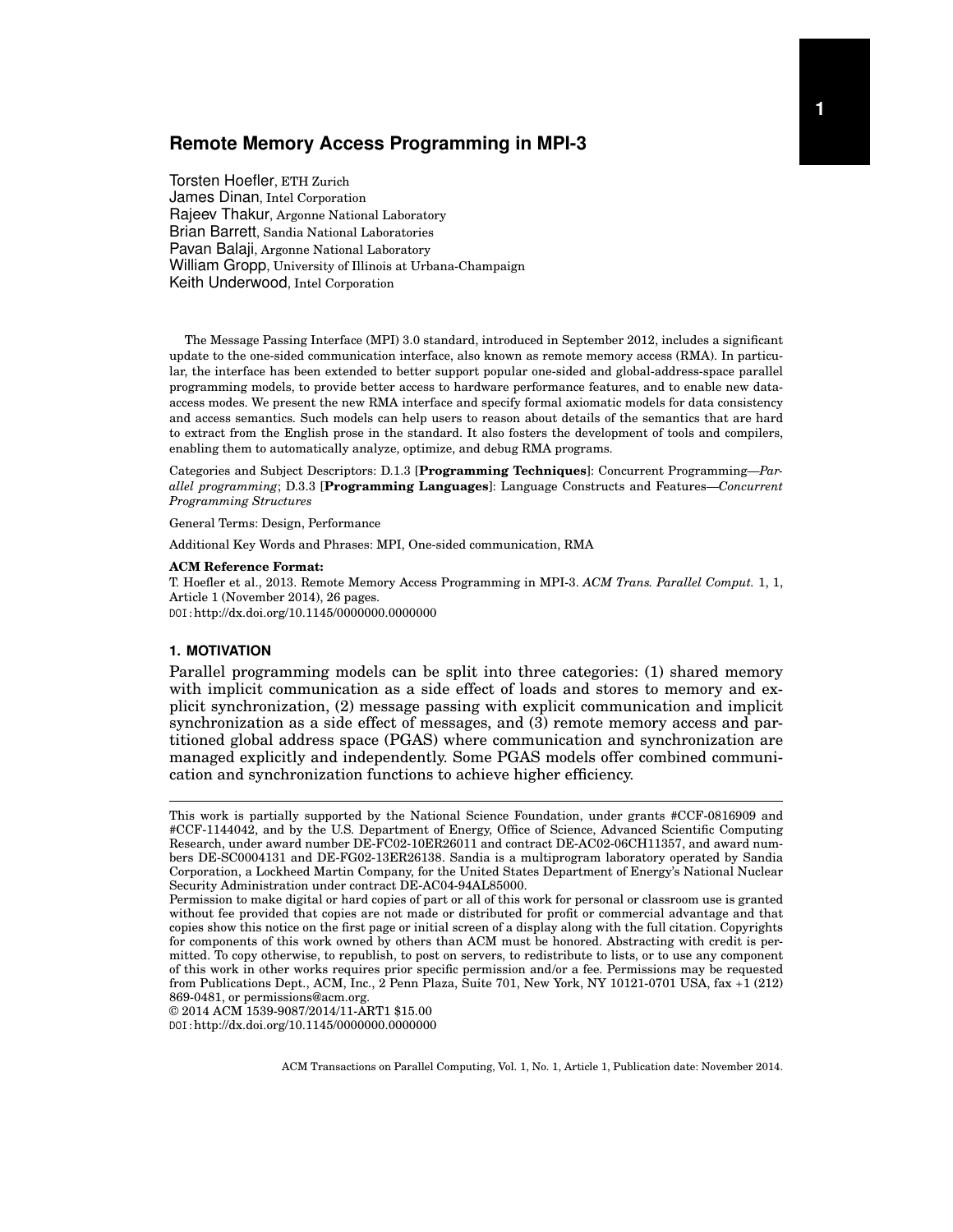High-performance computing (HPC) and datacenter networking architectures have undergone a disruptive change in the last decade: they have increasingly converged towards remote direct memory access (RDMA), a mechanism that enables a process to directly read and write remote memory. RDMA offers higher performance and lower CPU load than traditional socket communications due to Operating System bypass [Shivam et al. 2001]. RDMA is also relatively simple to implement in hardware and its low-level interfaces are well understood [Buonadonna et al. 1998]. Thus, current high-performance networks, such as Cray's Gemini and Aries, IBM's PERCS and BG/Q networks, InfiniBand, and Ethernet (using RoCE), all offer RDMA functionality.

Programming in shared memory is often a convenient abstraction because remote values can just be accessed directly. This spurred a series of research works to emulate shared memory on distributed memory computers. The general conclusion was that transparent shared memory cannot be emulated efficiently with the available distributed memory technologies [Karlsson and Brorsson 1998]. RDMA and the related PGAS abstraction provide a viable middle-ground where the address space is separated into a local load/store accessible part and a remote put/get accessible part.

The traditional programming model in high-performance computing is the highly successful message-passing (MP) model. In this model, processes communicate only through messages. However, the semantic mismatch between RDMA and MP can only be bridged with complex and expensive protocols [Woodall et al. 2006]. Thus, MP implementations using today's RDMA networks cannot exploit the full potential of the hardware. MPI-2 introduced a one-sided communication scheme in 1997 based on the technology at that time. The MPI-2 abstract machine model does not reflect today's RDMA networks well and does not support the exploitation of RDMA's full potential, which inhibited its adoption. However, architectural trends, such as RDMA networks and the increasing number of (potentially noncoherent) cores on each node, required a reconsideration of the programming model.

The Message Passing Interface Forum, the standardization body of MPI, developed new ways for exploiting RDMA networks and multicore CPUs in MPI programs. This paper, written by key members of the MPI-3 Remote Memory Access (RMA) working group, summarizes the new one-sided communication interface of MPI-3 [MPI Forum 2012]. The main contributions of this work are (i) a detailed informal specification of MPI's RMA semantics, (ii) several application patterns with the RMA synchronization strategies, and (iii) a guide towards a formal specification of MPI-3's RMA semantics. Our work is targeted at advanced programmers who want to understand the detailed semantics of MPI-3 RMA programming, designers of libraries or domain-specific languages on top of MPI-3, researchers thinking about future RMA programming models, and tool, library, or compiler developers who aim to support RMA programming. For example, a language developer could base semantics of the language on the underlying MPI RMA semantics; a tool developer could use the semantics specified in this paper to develop static-analysis and model-checking tools that reason about the correctness of MPI RMA programs; and a compiler developer could design analysis and transformation passes to optimize MPI RMA programs transparently to the user.

We expect that different readers will be interested in different parts of this paper and hence provide a small overview: Section 2 provides an intuitive description of the semantics of RMA. It also explains the relation to RDMA architectures and provides some intuition about the performance of these operations. This section is most suited for programmers aiming to use RMA. Section 3 specifies axiomatic semantics for MPI-3 RMA's memory model and is intended for researchers and advanced developers. It can be used to answer rather subtle questions about correct executions and it can be encoded into correctness checkers such as MemSAT [Torlak et al. 2010]. Section 4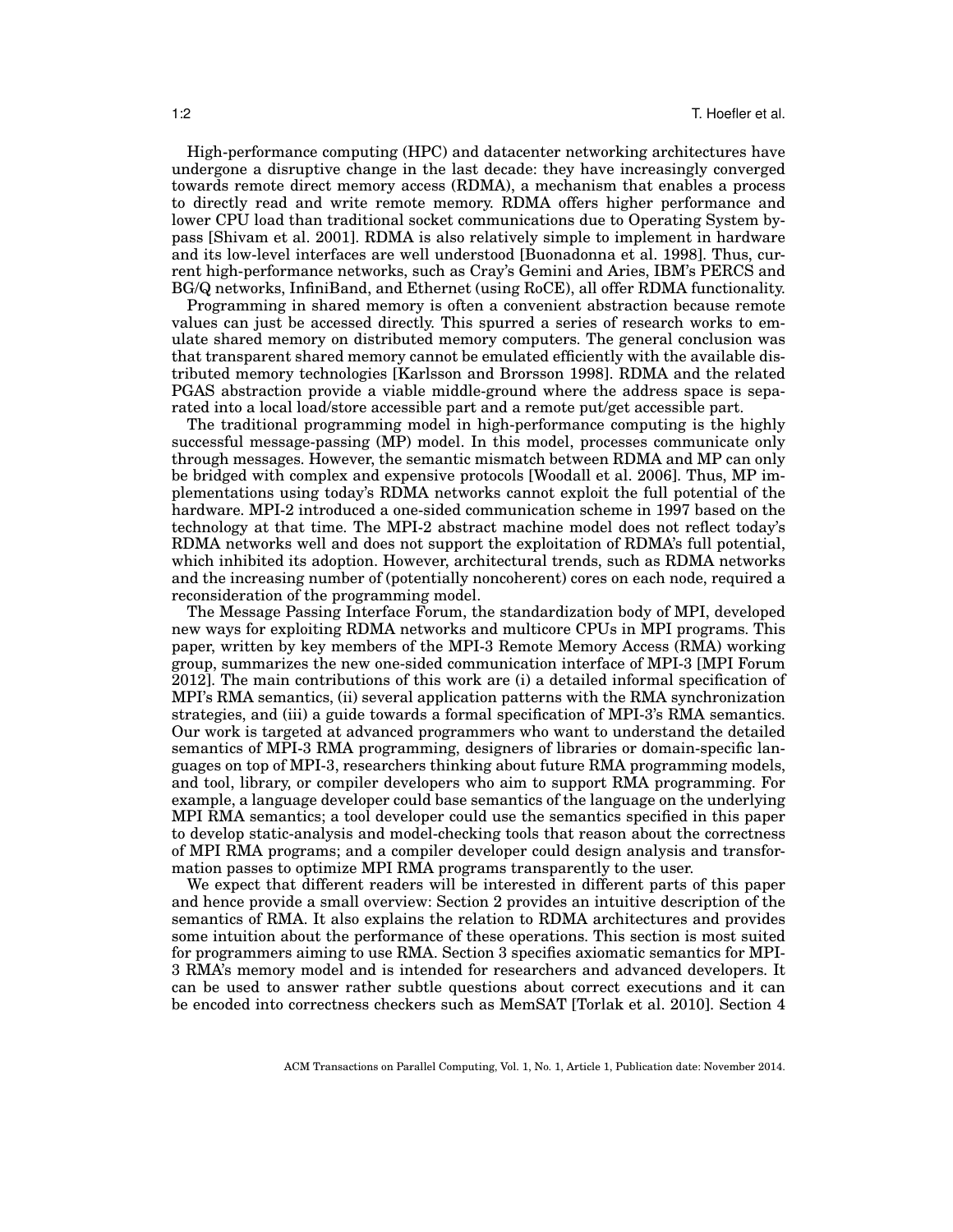provides examples to build intuition about how to use the new semantics and is thus most interesting to algorithm designers.

### **1.1. Related Work**

Efforts in the area of parallel programming models are manifold. PGAS programming models view the union of all local memory as a globally addressable unit. The two most prominent languages in the HPC arena are Co-Array Fortran (CAF [Numrich and Reid 1998]), now integrated into the Fortran 2008 standard as coarrays, and Unified Parallel C (UPC [UPC Consortium 2005]). CAF and UPC simply offer a two-level view of local and remote memory accesses. Indeed, CAF-2 [Mellor-Crummey et al. 2009] proposed the notion of teams, a concept similar to MPI communicators, but it has not yet been widely adopted. Higher-level PGAS languages, such as X10 [Charles et al. 2005] and Chapel [Chamberlain et al. 2007], offer convenient programmer abstractions and elegant program design but have yet to deliver the performance necessary in an HPC context. Other languages, such as Global Arrays [Nieplocha et al. 1996], offer similar semantics restricted to specific structures or domains (in this case array accesses). MPI-2's RMA model [MPI Forum 2009, §11] is the direct predecessor to MPI-3's RMA model, and MPI-3 is fully backward compatible. However, MPI-3 defines a completely new memory model and access mode that can rely on hardware coherence instead of MPI-2's expensive and limited software-coherence mechanisms.

In general, the MPI-3 approach integrates easily into existing infrastructures since it is a library interface that can work with all compilers [Yang et al. 2014]. A complete specification of the library semantics enables automated compiler transformations [Danalis et al. 2009]. In addition, MPI offers a rich set of semantic concepts such as isolated process contexts (communicators), process topologies, and abstract definitions for access patterns of communication functions (MPI datatypes). These concepts enable users to specify additional properties of their code that allow more complex optimizations at the library and compiler level [Schneider et al. 2013]. In addition, communicators and process topologies [Traff 2002; Hoefler et al. 2011] can be used to optimize process locality during runtime. Another major strength of the MPI concepts is the strong abstraction and isolation principles that enable the layered implementation of libraries on top of MPI [Hoefler and Snir 2011]. Our expectation is that experts will use MPI RMA as an efficient foundation for high-level libraries that provide domain-specific extensions, which hide most of the complexity.

Since MPI RMA offers direct memory access to local and remote memory for multiple threads of execution (MPI processes), questions related to memory consistency and memory models arise. Several recent works deal with understanding complex memory models of architectures such as x86 [Owens et al. 2009] and specifications for programming languages such as Java [Manson et al. 2005] and C++11 [Boehm and Adve 2008]. We will build on the models and notations developed in those papers and define memory semantics for MPI RMA. The well-known paper demonstrating that threads cannot be implemented with a library interface [Boehm 2005] also applies to this discussion. Indeed, serial code optimization combined with parallel executing threads may lead to erroneous or slow codes. The semantics specified in this work can also be seen as a set of restrictions for serial compilers to make them MPI-aware.

# **1.2. Overview and Challenges of RMA Programming**

The main complications for remote memory access programming arise from the separation of communication (remote accesses) and synchronization. In addition, the RMA interface splits synchronization further into memory consistency (i.e., when a remote process observes a communicated value) and process synchronization (i.e., when a re-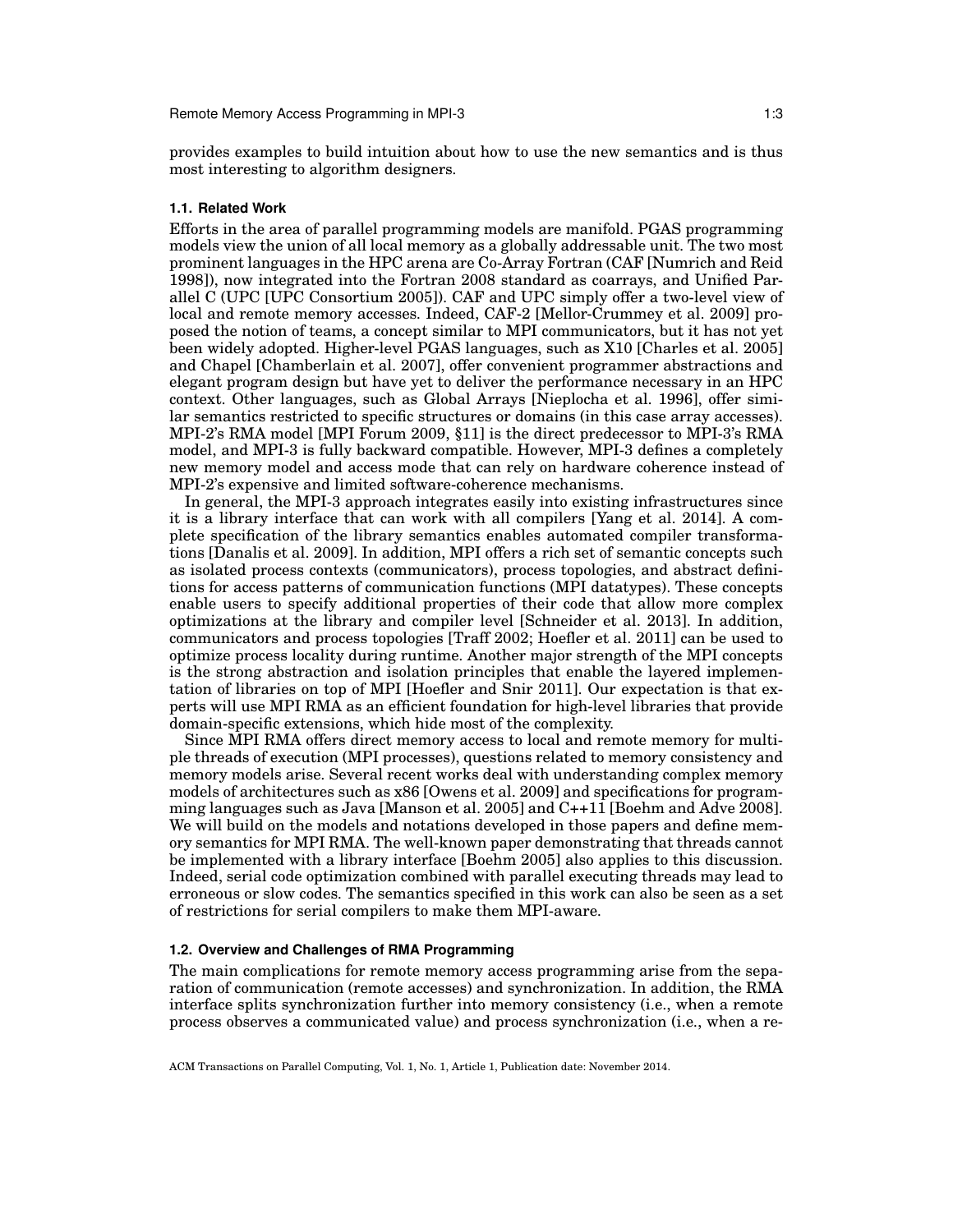mote process "learns" about the state of another process). Furthermore, some RMA synchronizations can be nonblocking.

The main challenges of RMA programming revolve around the semantics of operation completion and memory consistency. Practical hardware implementations only provide weak or relaxed consistency because sequential consistency is too expensive to implement. However, most programmers prefer to reason in terms of sequential consistency because of its conceptual simplicity. C++11 and Java bridge this gap by offering sequential consistency at the language level if the programmer avoids data races. While Java defines the behavior of programs containing races, C++11 leaves the semantics of programs with races unspecified so that implementations are less constrained and able to deliver higher performance.

MPI models completion, memory consistency, and process synchronization as separate concepts, which enables the user to reason about them separately. RMA programming is thus slightly more complex due to interactions between operations. For example, MPI, like most RMA programming models, enables the programmer to start operations asynchronously and complete them (locally or remotely) later. This technique is necessary to hide single-message latency with multiple pipelined messages; however, it makes reasoning about program semantics more complex. In fact, in the MPI RMA model, all communication operations are nonblocking; in other words, the communication functions may return before the operation completes. Bulk synchronization functions can be used to complete previously issued operations. In the ideal case, this feature enables a programming model in which high latencies can be ignored and processes never "wait" for remote completion.

The resulting complex programming environment is often not suitable for average programmers (e.g., domain scientists); rather, writers of high-level libraries can provide domain-specific extensions that hide most of the complexity. The MPI RMA interface aims to enable expert programmers and implementers of domain-specific libraries and languages to extract the highest performance from a large number of computer architectures in a performance-portable way. However, as was the case for the MPI-2 RMA interface, there are rules that can be followed by programmers that will ensure correct behavior. These are sufficient but not necessary rules that may sacrifice some performance or expressivity for simplicity. This paper focuses on the full potential and power of the MPI RMA interface; the discussion here can be used to describe subsets of the MPI RMA interface that may be easier for average programmers to use and understand.

# **2. SEMANTICS AND ARCHITECTURAL CONSIDERATIONS**

We now proceed to discuss the conceptual underpinnings of MPI RMA programming. Two central concepts of MPI RMA are memory regions and process groups. An MPI *window* binds a memory region at a process to a group of processes. The window's process group is identical to the process group of communicator that was used to create the window. This mechanism enables two types of spatial isolation: (1) processes outside the group cannot access memory that is exposed within the group, and (2) memory that is not attached to an MPI window cannot be accessed by remote processes, even in the same group. Both principles are important for parallel software engineering. They simplify the development and maintenance of parallel programs by offering an additional separation of concerns; that is, nonexposed memory cannot be corrupted by remote processes. They also enable the development of spatially separated libraries in that a library can use either a dedicated set of processes or a separate memory region and thus not interfere with other libraries or user code [Hoefler and Snir 2011].

MPI RMA offers the basic data-movement operations *put* and *get* and additional predefined atomic operations called *accumulate*. Put and get are designed to enable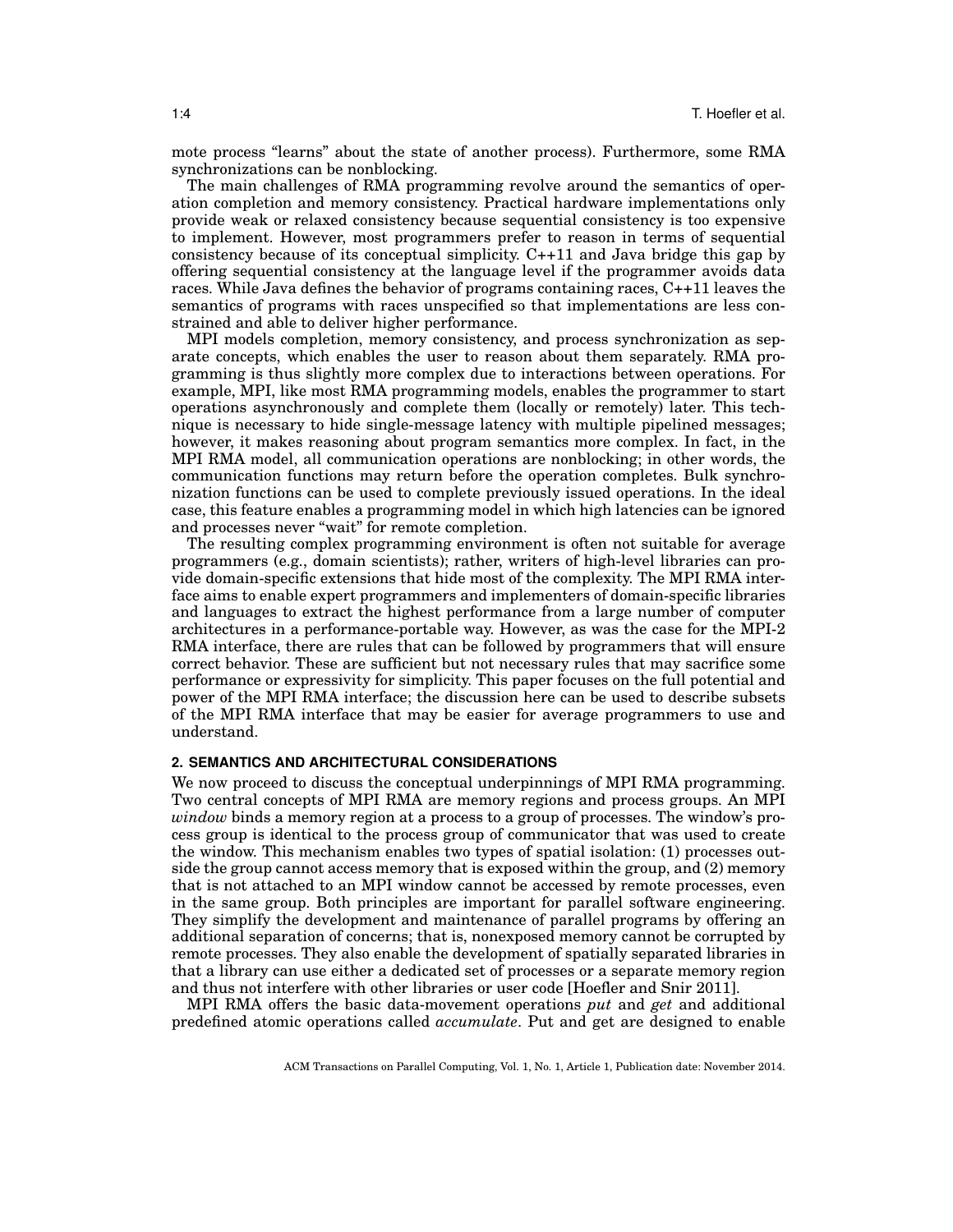Remote Memory Access Programming in MPI-3 1:5

direct usage of the shared memory subsystem or hardware-enabled RDMA. Accumulates require computation but they can, in some cases, also use hardware acceleration directly. All communication functions are nonblocking and are completed by using either bulk completion functions or request-based completion. Bulk completions are generally faster than separate request-based completions. Figure 1 shows an overview of communication and synchronization functions in the MPI specification. We explain each function in the following sections.



Fig. 1. Overview of communication options in the MPI-3 specification.

# **2.1. Memory Exposure**

MPI RMA offers four calls to expose local memory to remote processes. The first three variants create windows that can be remotely accessed only by MPI communication operations. Figure 2 shows an overview of the different versions. The fourth variant enables users to exploit shared memory semantics directly and provides direct load- /store access to remote window memory if supported by the underlying architecture.



Fig. 2. MPI-3 memory window creation variants.

The first (legacy) variant is the normal *win create* function: Each process specifies an arbitrary consecutive memory region  $(≥ 0$  bytes) to be exposed and a communicator from which the process group is derived. The function returns an opaque window object that can be used for remote accesses. Remote accesses are addressed relative to the start of the window at the target process, so a put to offset zero at process  $k$  updates the first memory block in the window that process  $k$  exposed. MPI supports the specification of the least addressable unit in each window (called displacement unit). The fact that processes can attach the window to consecutive memory regions at arbitrary addresses may lead to large translation tables on systems that offer RDMA functions. These tables may be distributed [Mellor-Crummey et al. 2009] but the necessary remote lookups may reduce performance.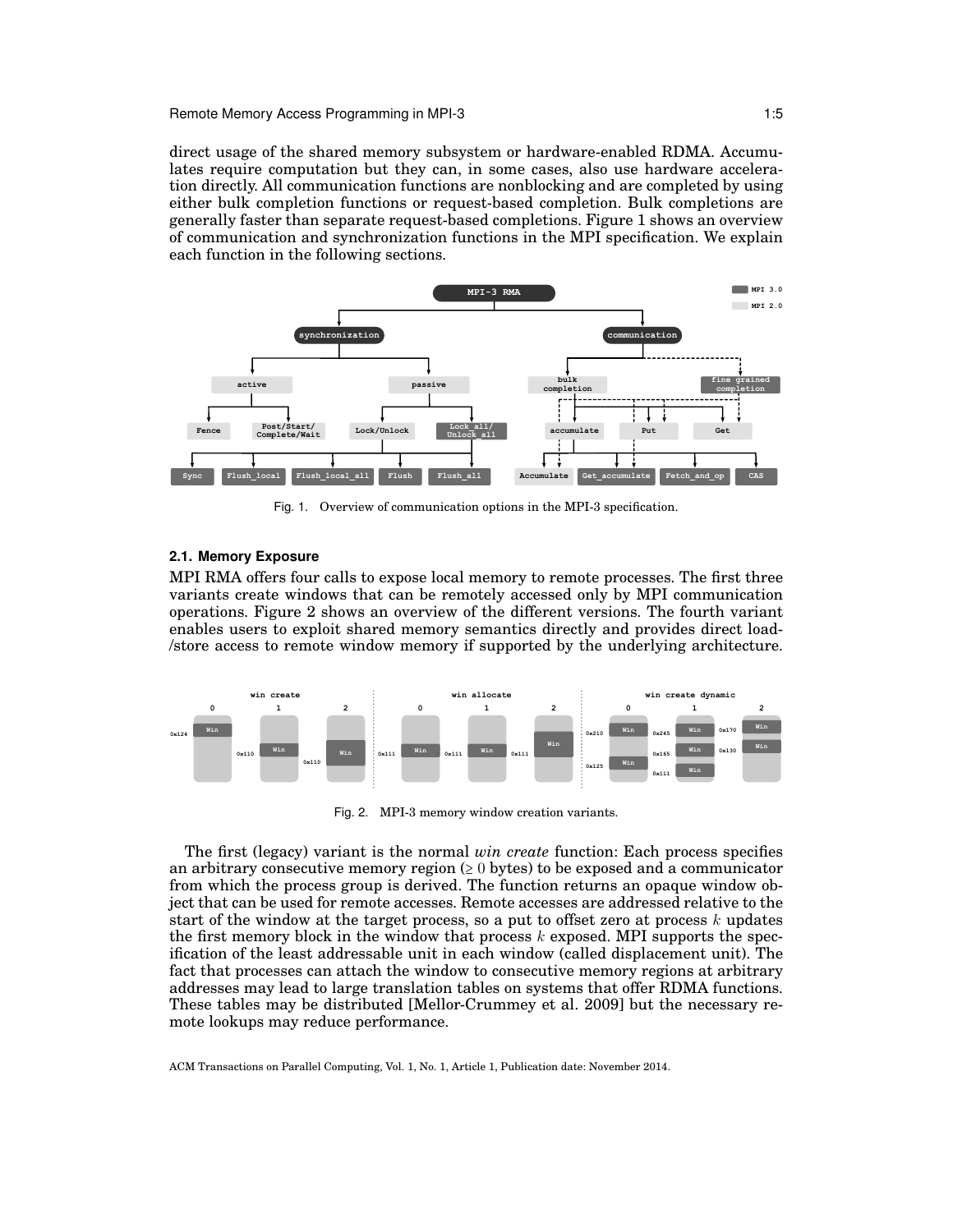The second creation function, *win allocate*, transfers the responsibility for memory allocation to MPI. RDMA networks that require large translation tables for win create may be able to avoid such tables by allocating memory at identical addresses on all processes (sometimes called *symmetric allocation* [Gerstenberger et al. 2013]). Otherwise, the semantics are identical to the win create function.

The third creation function, *create dynamic*, does not expose memory in the created window. Instead, it binds only a process group where each process can use subsequent local function calls for exposing memory in the window. This mode naturally maps to many RDMA network architectures; however, it may be more expensive than allocated windows because the MPI library may need to maintain additional structures for each exposed memory region. This mode can, however, be used for more dynamic programs that require process-local memory management, such as dynamically sized hash tables or object-oriented languages.

The fourth and last creation function, shared memory window allocation, enables processes to directly map memory regions into the address space of other processes. For example, if an MPI job is running on multicore nodes, then each process could share its memory directly with all other processes on the same node. This feature may lead to much lower overhead for communications and memory accesses than going through the MPI layer. The *win allocate shared* function will create such a directly mapped window for process groups where all processes can share memory.

The helper function *comm split type* enables programmers to determine groups of processes that enable such memory sharing. More details on shared memory windows and detailed semantics and examples can be found in [Hoefler et al. 2012]. Figure 3 shows an example of shared memory windows for a job running on four dual-core nodes.



Fig. 3. Example MPI-3 shared memory window layout for a job running on four dual-core nodes. Each node has its own window that supports load/store and RMA accesses. The different shapes indicate that each process can pick its local window address and size independently of other processes.

Just like a process can be in multiple communicators it can also expose multiple windows with different exposure calls. The MPI standard also allows a process to expose overlapping memory in different windows.

### **2.2. Memory Access**

One strength of the MPI RMA semantics is that they pose only minimal requirements on the underlying hardware to support an efficient implementation. For example, the put and get calls require only that the data be committed to the target memory and provide initiator-side completion semantics. Both calls make no assumption about the order of the commits. Thus, races such as overlapping updates or reads conflicting with updates have no guaranteed result without additional synchronization. This model supports networks with nondeterministic routing as well as weakly consistent or noncoherent memory systems.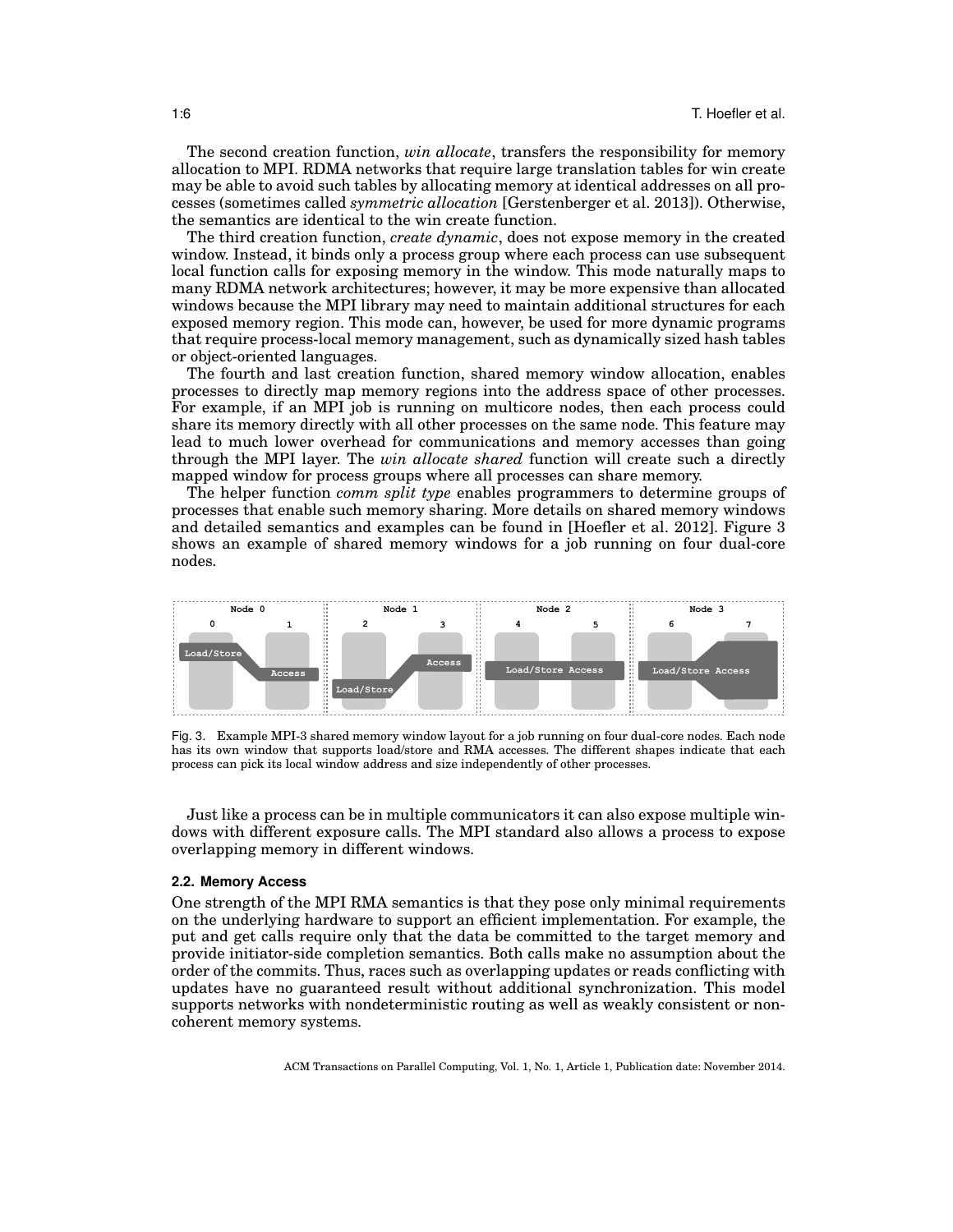# **2.3. Accumulates**

Similar to put and get, accumulates strive to place the least possible restrictions on the underlying hardware. They are also designed to take direct advantage of hardware support if it is available. The minimal guarantee for accumulates are atomic updates (something much harder to achieve than simple data transport). The update is atomic only on the unit of the smallest datatype in the MPI call (usually 4 or 8 bytes), which is often supported in hardware. Larger types, such as double complex numbers, may not be supported in hardware. In this case, the MPI library can use software locking of the remote window to guarantee atomicity.

Accumulates, however, allow overlapping conflicting accesses only if the basic types are identical and well aligned. Thus, a specification of ordering is required. Here, MPI offers strong consistency at the granularity of primitive datatypes by default, which is most convenient for programmers but may come at a cost to performance. However, the strong consistency can be relaxed by expert programmers to any combination of read- /write ordering that is minimally required for the successful execution of the program. The fastest mode is to require no ordering.

Accumulates can also be used to emulate atomic put or get if overlapping accesses are necessary. In this sense, *get accumulate* with the operation *no op* will behave like an atomic read, and *accumulate* with the operation *replace* will behave like an atomic write. However, one must be aware that atomicity is guaranteed only at the level of each basic datatype. Thus, if two processes use *replace* to perform two simultaneous accumulates of the same set of two integers (either specified as a count or as a datatype), the result may be that one integer has the value from the first process and the second integer has the value from the second process.

# **2.4. Request-based Operations**

Bulk local completion of communications has the advantage that no handles need to be maintained to identify specific operations. These operations can run with little overhead on systems where this kind of completion is directly available in hardware, such as Cray's Gemini or Aries interconnects [Alverson et al. 2010; Faanes et al. 2012]. However, some programs require a more fine-grained control of local buffer resources and thus need to be able to complete specific messages. For such cases, request-based operations, prefixed with R, e.g., MPI Rput, can be used in passive mode. These operations return a *request* object similar to nonblocking point-to-point communication that can be tested or awaited for completion using test or wait functions. Completion refers only to local completion in this context: For request-based put and accumulate operations, local completion means that the local buffer may be reused. For request-based get and get accumulate operations, local completion means that the remote data has been delivered to the local buffer.

Request-based operations are useful when the application issues a number of nonblocking RMA operations and waits for the completion of a subset of them before it can continue computation. An application may start several get operations and compute the data in the order of their completion (see Listing 1). Note that the completion order may be different from the order in which the operations were started.

```
1 int main (int argc, char ** argv) {
2 double buf [100][1000];
3
4 ... /* MPI initialization and window creation */
5
6 for (i = 0; i < 100; i++)7 MPI_Rget ( buf [ i ] , 1000 , MPI_DOUBLE , ... , & req [ i ]);
8
9 for (i = 0; i < 100; i++) {
```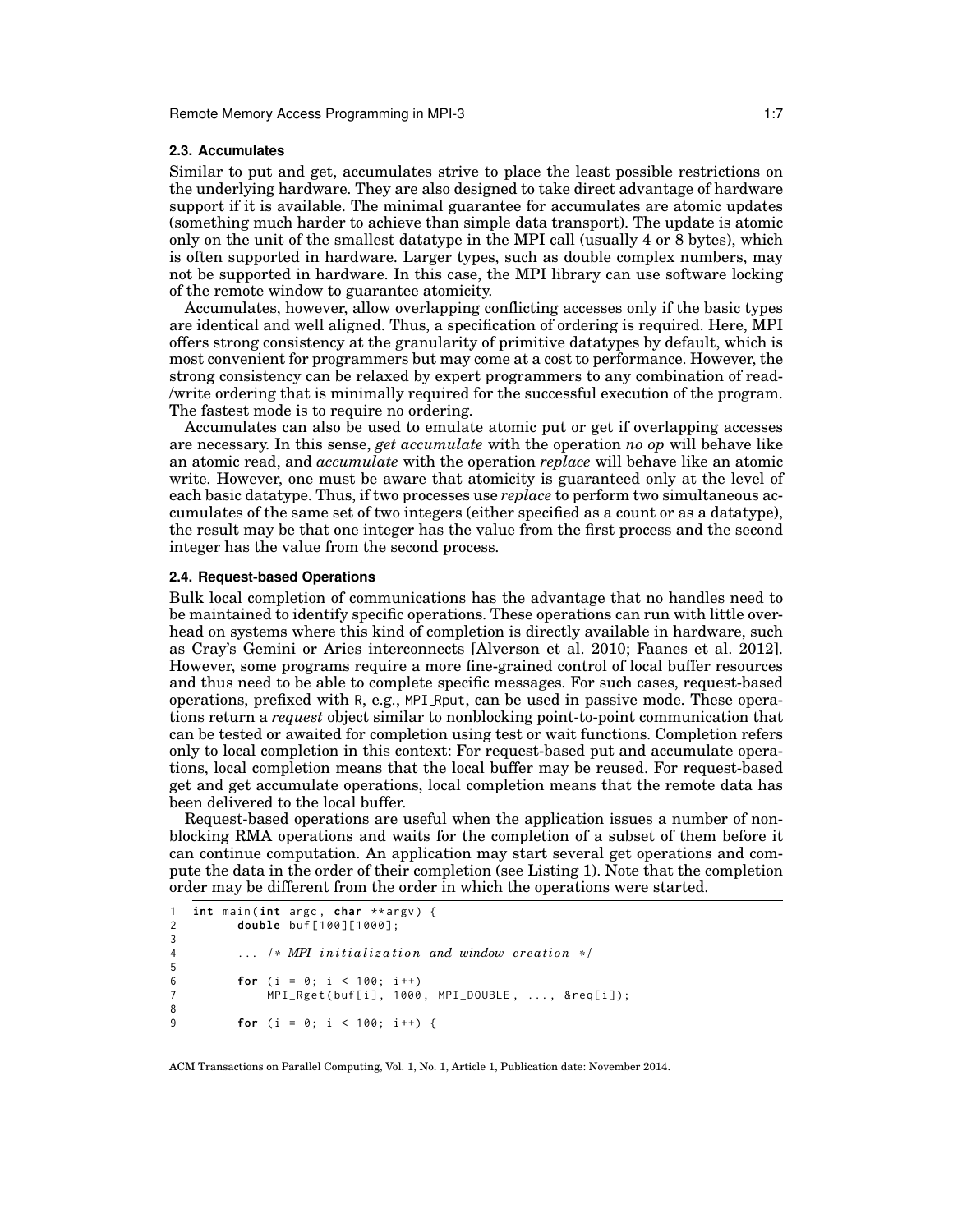```
10 MPI_Waitany (100 , req , & idx , MPI_STATUS_IGNORE );
11 process_data (buf[idx]);
12 \t313
14 ... /* Window free and MPI finalization */<br>15 return \theta;
         return 0:
16 }
```
Listing 1. Example (pseudo) code for using request-based operations

Request-based operations enable finer-grained management of individual RMA operations, but users should be aware that the associated request management can also cause additional runtime overhead in the MPI implementation.

### **2.5. Memory Models**

To support different applications and systems efficiently, MPI defines two memory models: separate and unified. These memory models define the conceptual interaction with remote memory regions. MPI conceptually separates each window into a private and a public copy. Local CPU operations (also called load and store operations) always access the local copy of the window, whereas remote operations (get, put, and accumulates) target the public copy of the window.



Fig. 4. Unified and separate memory models.

The *separate* memory model assumes systems where coherency is managed by software. In this model, remote updates target the public copy and loads/stores target the private copy. Synchronization operations, such as lock/unlock and sync, synchronize the contents of the two copies for a local window. The semantics do not prescribe that the windows *must* be separate, just that they *may* be separate. That is, remote updates may also update the private copy. However, the rules in the separate memory model ensure that a correct program will always observe memory consistently. These rules force the programmer to perform separate synchronization.

The *unified* memory model relies on hardware-managed coherence. It assumes that the private and public copies are identical; that is, the hardware automatically propagates updates from one to the other (without MPI calls). This model is similar to cache-coherence protocols on multicore CPUs and memory semantics of RDMA networks that propagate writes to their destination eventually. It enables programmers to exploit the whole performance potential of architectures in which both the processor and network provide such progress guarantees. Moreover, it places a lower burden on the programmer since it requires less explicit synchronization. Figure 4 shows a comparison between the two memory models.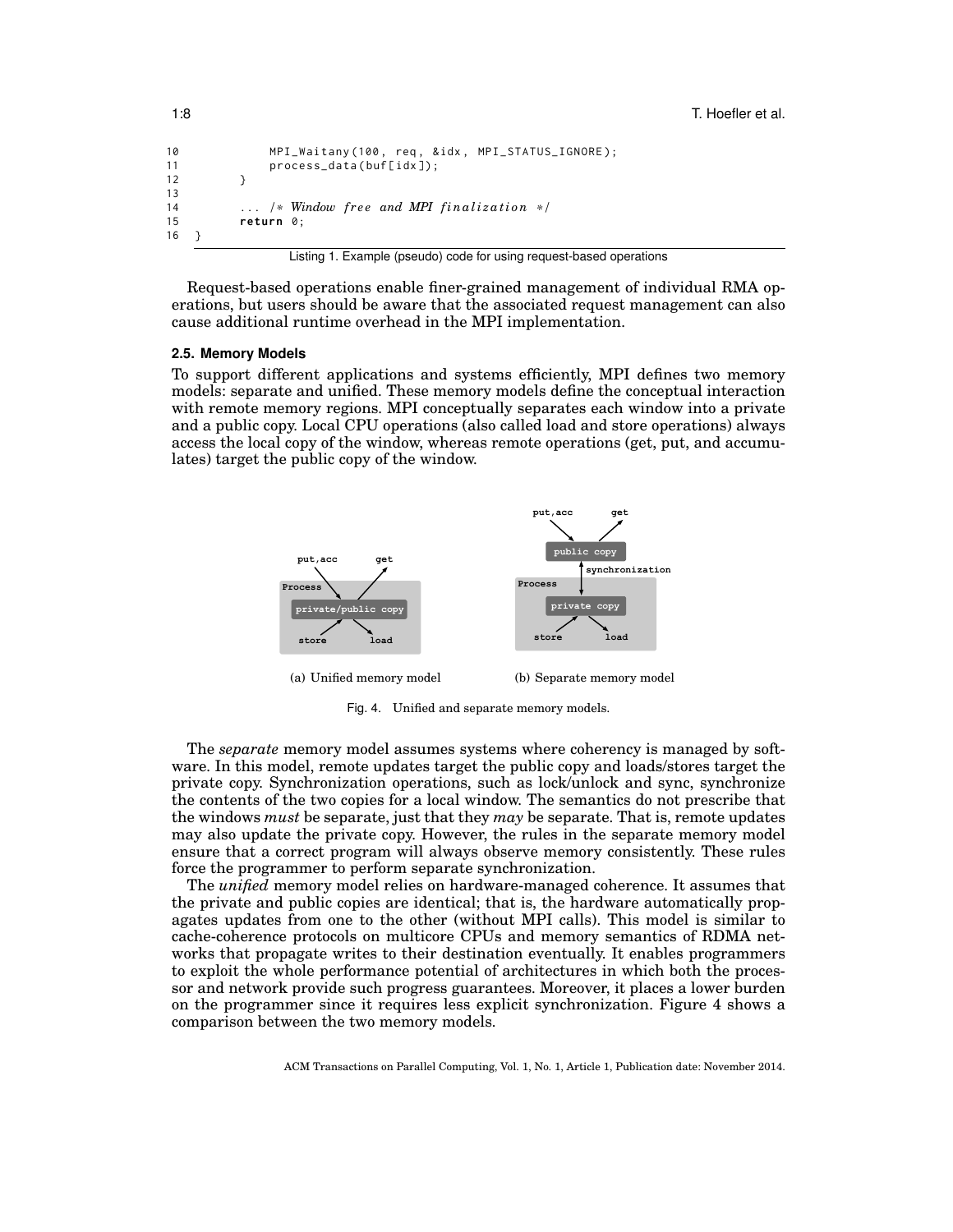A portable program would query the memory model for each window and behave accordingly. Programs that are correct in the separate model are always also correct in the unified model. Thus, programming for the separate memory model is more portable but may require additional synchronization calls.

# **2.6. Synchronization**

All communication operations are nonblocking and arranged in epochs. An epoch is delineated by synchronization operations and forms a unit of communication. All communication operations are completed locally and remotely by the call that closes an epoch (the various completion calls are discussed later). Epochs can conceptually be divided into *access* and *exposure* epochs: the process-local window memory can only be accessed remotely if the process is in an exposure epoch and a process can only access remote memory when it is in an access epoch. Naturally, a process can be simultaneously in access and exposure epochs.

MPI offers two main synchronization modes based on the involvement of the target process: *active target* synchronization and *passive target* synchronization. In active target synchronization, the target processes expose their memory in exposure epochs and thus participate in process synchronization. In passive target synchronization, the target processes are always in an exposure epoch and do not participate in synchronization with the accessing processes. Each mode is tailored to different use cases. Active target synchronization supports bulk-synchronous applications with a relatively static communication pattern while passive target synchronization is best suited for random accesses with quickly changing target processes.

*2.6.1. Active Target Synchronization.* MPI offers two modes of active target synchronization: *fence* and *general*. In the fence synchronization mode, all processes associated with the window call fence and advance from one epoch to the next. Fence epochs are always both exposure and access epochs. This type of epoch is best suited for bulk synchronous parallel applications that have quickly changing access patterns, such as many graph-search problems [Willcock et al. 2011].

In general active target synchronization, processes can choose to which other processes they open an access epoch and for which other processes they open an exposure epoch. Access and exposure epochs may overlap. This method is more scalable than fence synchronization when communication is with a subset of the processes in the window, since it does not involve synchronization among all processes. Exposure epochs begin with a call to post (which exposes the window memory to a selected group) and complete with a call to test or wait (which tests or waits for the access group to finish their accesses). Access epochs begin with a call to start (which may wait until all target processes in the exposure group exposed their memory) and finish with a call to complete. The groups of start and post and complete and wait must match; that is, each group has to specify the complete set of access or target processes. This type of access is best for computations that have relatively static communication patterns and few communication partners, such as many stencil access applications [Datta et al. 2008]. Figure 5 shows example executions for both active target modes. The dashed lines between processes represent get request commands and the solid lines between processes represent data transfers.

*2.6.2. Passive Target Synchronization.* The concept of exposure epoch is not relevant in passive mode, since all processes always expose their memory. This feature leads to reduced safety (i.e., arbitrary accesses are possible) but also potentially to improved performance. Passive mode can be used in two ways: single-process lock/unlock as in MPI-2 and global shared lock accesses.

ACM Transactions on Parallel Computing, Vol. 1, No. 1, Article 1, Publication date: November 2014.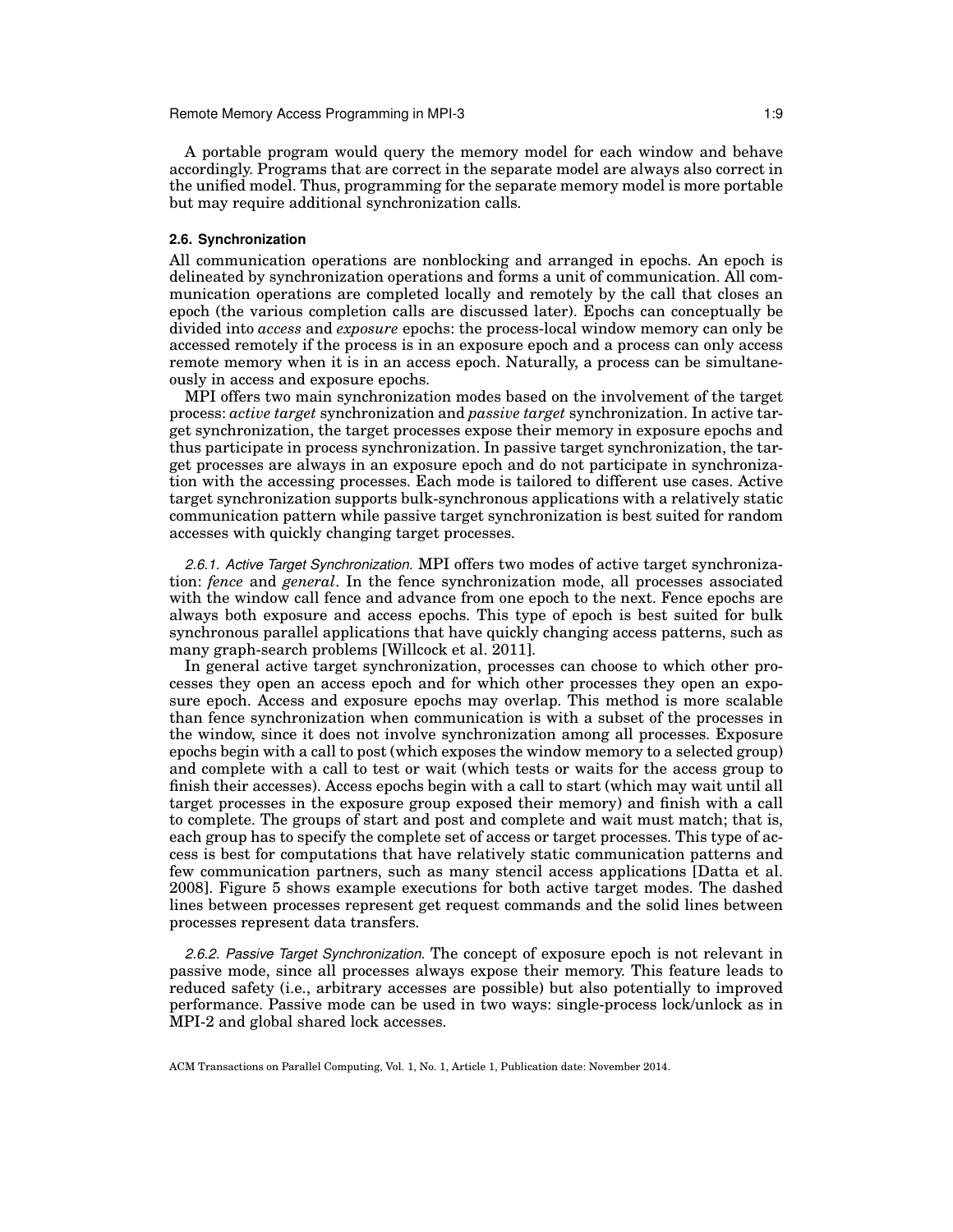

Fig. 5. Active target synchronization: (left) fence mode for bulk-synchronous applications and (right) scalable active target mode for sparse applications.

In the single process lock/unlock model, a process *locks* the target process before accessing it remotely. To avoid conflicts between local load/store and remote RMA accesses (see Section 3), a process may lock its local window exclusively. Exclusive remote window locks may be used to protect conflicting accesses, similar to reader-writer locks (shared and exclusive in MPI terminology). Acquiring a lock guarantees local memory consistency and releasing a lock guarantees remote consistency as well. More semantic details are explained in Section 3. Figure 6(a) shows an example with multiple lock- /unlock epochs and remote accesses. The gray dashed-dotted lines represent the actual locked region (in time) when the operations are performed at the target process. Note that the lock function itself is a nonblocking function—it does not have to wait for the lock to be acquired (in this case, accesses have to be buffered). Lock is also one-sided; thus, it does not enforce an ordering of epochs across processes, and access epochs to process 2 in Figure 6(a) can occur in the order shown or in the reverse order.

In the global lock model, each process starts a *lock all* epoch to all other processes. As opposed to fence, lock all is not collective. Lock all epochs are shared locks by definition. Processes then communicate via RMA operations to update data and use pointto-point communication or synchronization operations for notification. Fine-grained data-structure locks, such as MCS (see Section 4.3), can be implemented in this mode. Figure 6(b) shows an example of a lock all epoch with several communications and flushes. A flush ends the current epoch and ensures memory consistency. MPI also allows mixing both lock modes and point-to-point communication freely.



Fig. 6. Passive target mode examples.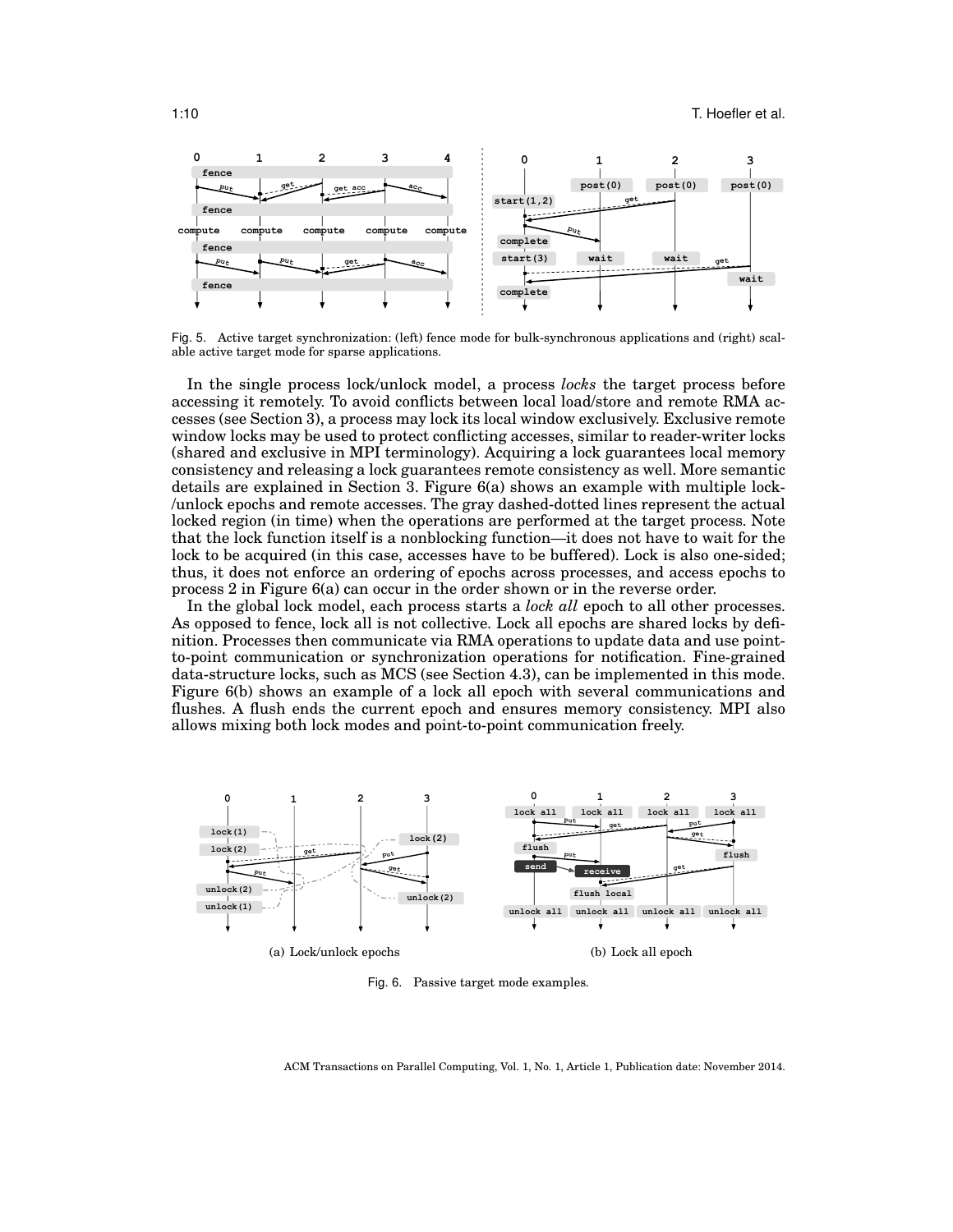# **3. SEMI-FORMAL DEFINITION OF SEMANTICS**

Our specification of the memory model tries to be as precise as possible while still being readable by professional programmers. We aim to specify the semantics with sufficient precision to enable other researchers to derive a formal specification of the MPI-3 RMA memory models and develop valid transformations for such programs.<sup>1</sup> For this purpose, we follow the conventions from [Manson et al. 2005] and [Boehm and Adve 2008]. Yet, the level of detail creates complex interactions and readers who are primarily interested in gaining an intuitive understanding about the semantics for practical use may skip to Section 4 where we present use cases and examples.

Formal semantics can be used for proving consistency of the standard; indeed, we found two issues in MPI-3.0 while establishing the models: (1) a loose definition that allows interpretation of memory consistency rules in different, conflicting ways and (2) a missing definition for the interaction between active and passive target mode. We also found that the formal notation can be used to concisely describe corner cases as *litmus tests* [Mador-Haim et al. 2011], many of which resolve themselves after formalization. In addition, applications written in MPI-3 RMA could be verified for correctness and determinism similar to programs on multicore CPUs [Torlak et al. 2010]. Formal semantics could also be used to design and verify semantics-preserving compiler transformations [Boehm 2005].

MPI's memory semantics are specified in terms of regions of exposed memory called MPI windows. Each MPI RMA call is constrained to target a single window. Each such memory window has an associated set of MPI processes that may perform MPI RMA operations on the window memory of any process in the set. Our model considers only operations on memory associated with a window. MPI RMA comprises memory operations and synchronization operations. Window memory can also be accessed by the program using local load and store operations (induced by statements in the source code or MPI operations). To simplify our notation, we assume that each primitive datatype occupies distinct memory locations in a window (with a per-byte granularity). We also assume that all operations are aligned at multiples of the size of the accessed primitive datatype.

A correct MPI RMA program is a program where each conflicting access is synchronized with process synchronization (we call this happens before) as well as memory synchronization (we call this consistency). In addition, correct MPI programs do not deadlock or livelock. MPI offers different synchronization calls to achieve both orders. Our semantics consider executions of programs. First, we introduce two initial types of actions: memory and synchronization actions. Following [Manson et al. 2005] and [Boehm and Adve 2008], we define a *memory action* as the tuple

 $(a, o, t, rl,wl, u, p)$ 

with the following elements:

- a: [action type] can be one of the following: local store  $(ls)$ , local load  $(ll)$ , remote communication put  $(rep)$ , remote communication get  $(reg)$ , remote accumulate get (rag, with the special case fetch and op), remote accumulate (rac), or remote accumulate compare and swap (ras).
- $o$ : [origin] contains the MPI process rank for the origin of the action.
- t: [target] contains the MPI process rank for the destination of the action. Actions of type ll and ls can have only the local process as destination.

 $1$ Small additions and the removal of simplifications are necessary for defining a full formal model. The model presented in this work is kept simple and readable to foster human reasoning.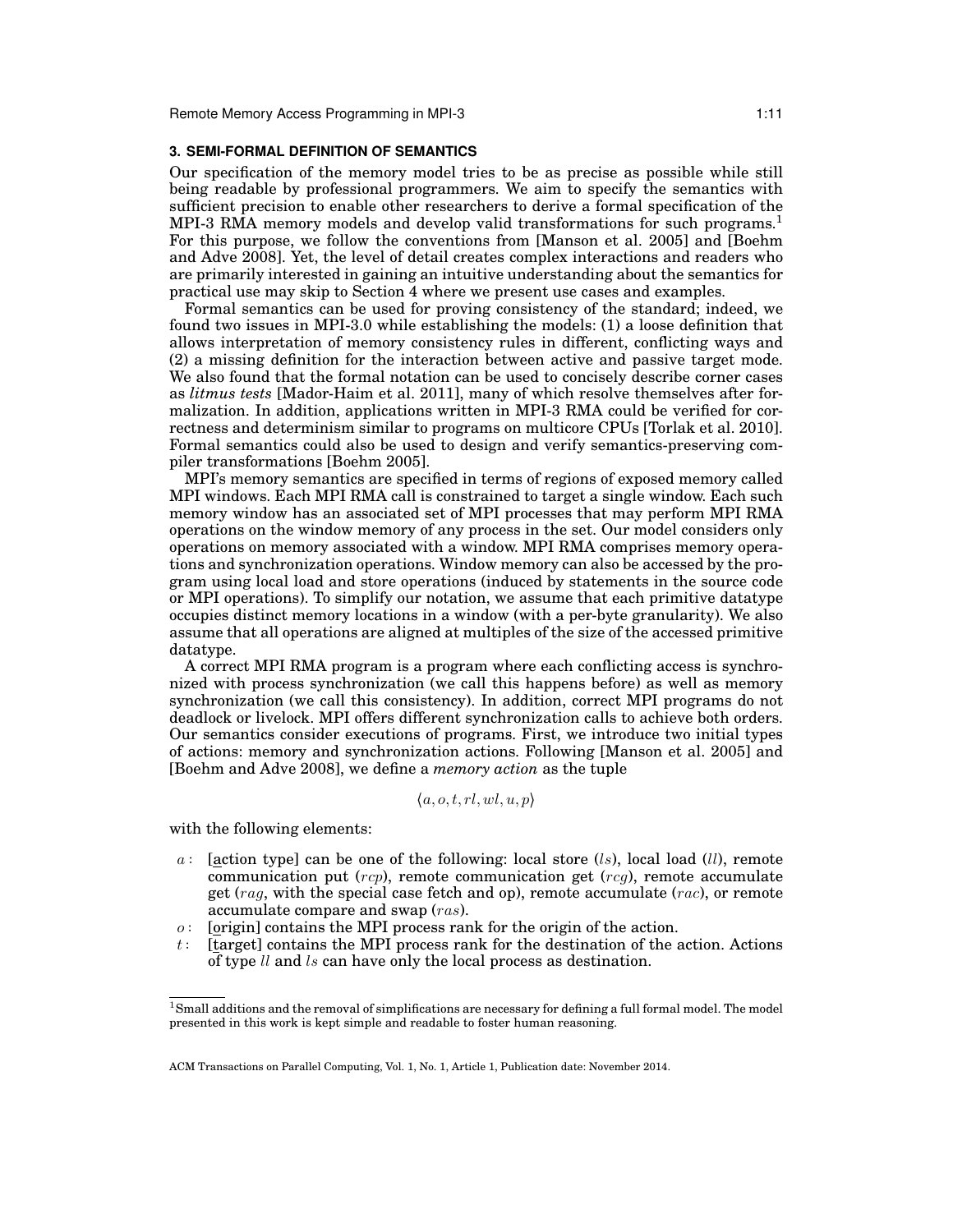- $rl:$  [read location] contains the location read by the action. This is not specified for ls and is a tuple of the form  $\langle$  compare location, swap location $\rangle$  for ras.
- $u:$  an arbitrary [unique] identifier for the action.
- $wl$ : [write location] contains the location written by the action (not specified for *ll*).
- $p$ : [source point] is a label identifying the source program point.

Similarly, a *synchronization action* is defined as the tuple

 $\langle a, o, t, u, p \rangle$ 

with the following elements:

- a : [action type] can be one of the following: fence  $(sfe)$ , lock shared  $(sls)$ , lock exclusive (sle), unlock (sul), lock all (sla), unlock all (sula), flush (sfl), flush local (sfll), flush all  $(sfa)$ , flush local all  $(sfla)$ , win-sync  $(sws)$ , and external synchronization (ses, e.g., matching send/recv pairs or collective operations).
- $o$ : [origin] contains the process rank for the origin of the action.
- t: [target] contains the process rank for the destination of the action. The actions sla, sula, sfla, sflla have a special identifier  $\star$  as destination, which stands for the entire set of processes associated with the window.
- $u:$  an arbitrary [unique] identifier for the action.
- $p$  : [source point] is a label identifying the source program point.

We omit the generalized active target synchronization and request-based RMA operations to keep the notation simple. They are conceptually similar to the modeled operations, and their omission does not affect the conclusions drawn. However, modeling these would require several new symbols and interactions, adding significant complexity and jeopardizing our goal of readability.

For brevity, we name actions of type z just as z instead of "x where  $x.a = z$ ". For example sle reads "the action sle of type lock exclusive." We use the notation  $v = (x|y)$  to indicate that v is either of type x or y. For example, we write  $(sls|sle)$  to denote a single action of type lock shared or lock exclusive. Ordering relations such as  $(sls|sle) \rightarrow (sls|sle)$ can be read like "an action of type lock shared or lock exclusive is ordered with another action of type lock shared or lock exclusive." That means that the expression orders two actions of all possible type combinations, i.e.,  $sls \rightarrow sls$ ,  $sle \rightarrow sle$ ,  $sle \rightarrow sls$ ,  $sls \rightarrow sle$ .

We define the following abbreviations for common action types: a put/get action  $rc* :=$  $(rc<sub>p</sub>|rc<sub>g</sub>)$ , a remote accumulate action  $ra<sub>∗</sub> := (rac|ra<sub>g</sub>|ras)$ , a remote memory action  $r* := (rc*|ra*),$  a local memory action  $l* := (ll|ls),$  and a synchronization action  $s* :=$ (sfe∣sls∣sle∣sul∣sla∣sula∣sfl∣sfll∣sfla∣sflla∣sws∣ses).

In addition, remote memory actions  $r*$  as well as unlock actions (sul|sula) and remote flush actions (sfl|sfla) create virtual actions (vac|vas) at the target process. A virtual communication action  $vac$  represents the event when the effect of the communication action takes place at the target and a virtual synchronization action  $vas$  represents the event when a synchronization action takes place at the target. For example, for an  $rcp$ , the corresponding vac is the action that commits the data to the destination memory and for an  $reg$  it is the action that reads the data from destination memory. Virtual actions are necessary to define consistency and process order for purely onesided remote events. We arbitrary abbreviate virtual actions as  $va* = (vac|vas)$ .

We can now define the execution of a program as a set of actions, orders, and functions

$$
X=\langle P, A, \xrightarrow{po} W, V, \xrightarrow{so} , \xrightarrow{hb} , \xrightarrow{co} \rangle
$$

where

 $P$ : is the program to be executed,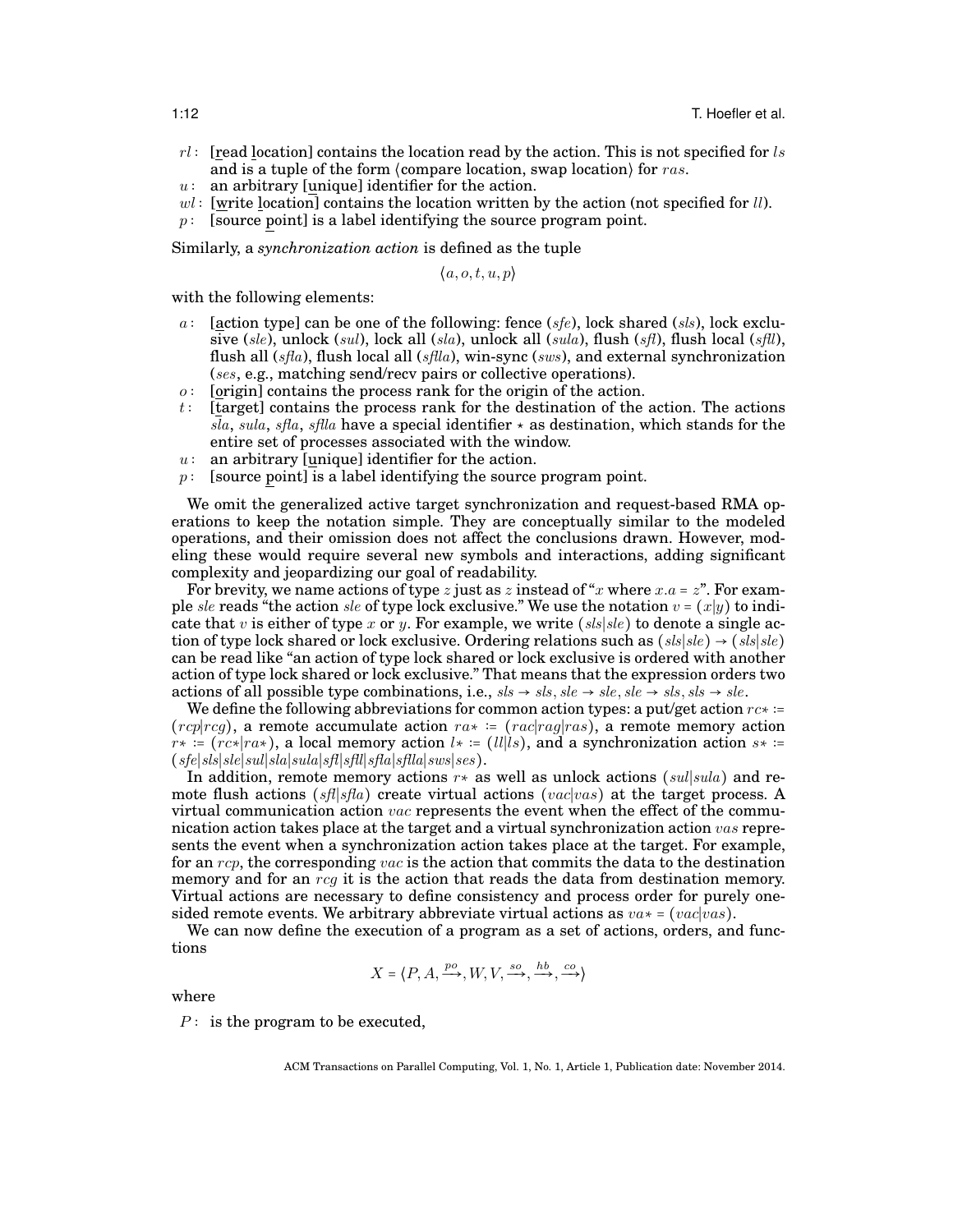Remote Memory Access Programming in MPI-3 1:13

- A: is the set of all actions (types  $s*|r*|l*|va*$ ),
- <sup>po</sup> specifies a total order (program order) of actions (s\*|r\*|l\*) at the same process much like the "sequenced-before" order in C++ or the "program order" in Java. This specifies the order of executions in a single-threaded execution,
- W : is a function that returns the store (ls), remote put (rcp), or remote accumulate  $(r_{a*})$  that wrote the value into the location read by the specified action,
- $V:$  is a function that returns the value written by the specified action,
- $\stackrel{so}{\longrightarrow}$  is a partial order of the synchronization relations of process synchronization and virtual actions (s∗∣va∗) including external waiting-for relationships (such as arise from ses actions, e.g., collective operations and matched send/recv pairs),
- $\stackrel{hb}{\longrightarrow}$  is a transitive relation between pairs of actions. The relation  $\stackrel{hb}{\longrightarrow}$  is the transitive closure of the union of  $\stackrel{po}{\longrightarrow}$  and  $\stackrel{s\bar{o}}{\longrightarrow}$ ,
- $\stackrel{co}{\longrightarrow}$  is a partial order of memory actions and virtual actions  $(r*|l*|va*);$  a consistency edge  $x \xrightarrow{co} y$  guarantees that the memory effects of action x are visible to y.

Consistency order  $\stackrel{co}{\longrightarrow}$  and happens-before order  $\stackrel{hb}{\longrightarrow}$  are representing the memory consistency and process synchronization concepts, respectively. If  $x \stackrel{co}{\rightarrow} y$  in an execution then y observes the effect of x. If y originates at a different process than x then unbounded network latencies may delay the commit and it is generally not specified when y commits. Thus,  $\stackrel{co}{\longrightarrow}$  alone cannot guarantee consistent semantics. However, MPI specifies that  $x \stackrel{co}{\rightarrow} y$  implies that, if y happens arbitrary late (or is repeated), then y observes the effect of x *eventually* in unified memory windows; this guarantee is needed for polling and does not require an  $\stackrel{hb}{\longrightarrow}$  ordering (see Section 3.5 for an example). To establish a guaranteed order between actions on different processes, MPI specifies process synchronization operations that imply  $\stackrel{so}{\longrightarrow}$  by delaying a process' execution until a matching synchronization is issued and has arrived. Both  $\stackrel{co}{\longrightarrow}$ , which only ensures synchronized memory, and  $\stackrel{hb}{\longrightarrow}$  which only ensures synchronized process actions have to be combined to enforce correct executions. Indeed, the active mode synchronization primitives guarantee both orders. However, some complex synchronization mechanisms allow the user to separate the two orders. We thus abbreviate a consistent *happens-before order* between two actions x and y as

$$
x \xrightarrow{coh} y := x \xrightarrow{hb} y \wedge x \xrightarrow{co} y. \tag{1}
$$

For two actions x and y and an order of type  $O \in \{\frac{po}{\longrightarrow}, \frac{so}{\longrightarrow}, \frac{hb}{\longrightarrow}, \frac{co}{\longrightarrow}\}$ , we denote that x and  $y$  are not ordered by  $O$  as

$$
x \|_{O} y := \neg (x \xrightarrow{O} y \lor y \xrightarrow{O} x). \tag{2}
$$

For example,  $x \parallel_{hb} y$  means that x and y happen concurrently in happens-before order and x  $\|_{hb}$  y means that x and y are ordered in happens before order. Unless otherwise stated, all relations and orders assume actions at the same process.

# **3.1. Valid Executions and Process Synchronization**

We now specify valid programs in terms of their executions. In a correct and deadlockfree MPI program, all possible executions must be valid. An execution is valid under the following conditions:

(1) Each action is generated by executing a program statement and all actions occur in an order  $(\stackrel{po}{\longrightarrow})$  consistent with the control flow of each process in the program.

ACM Transactions on Parallel Computing, Vol. 1, No. 1, Article 1, Publication date: November 2014.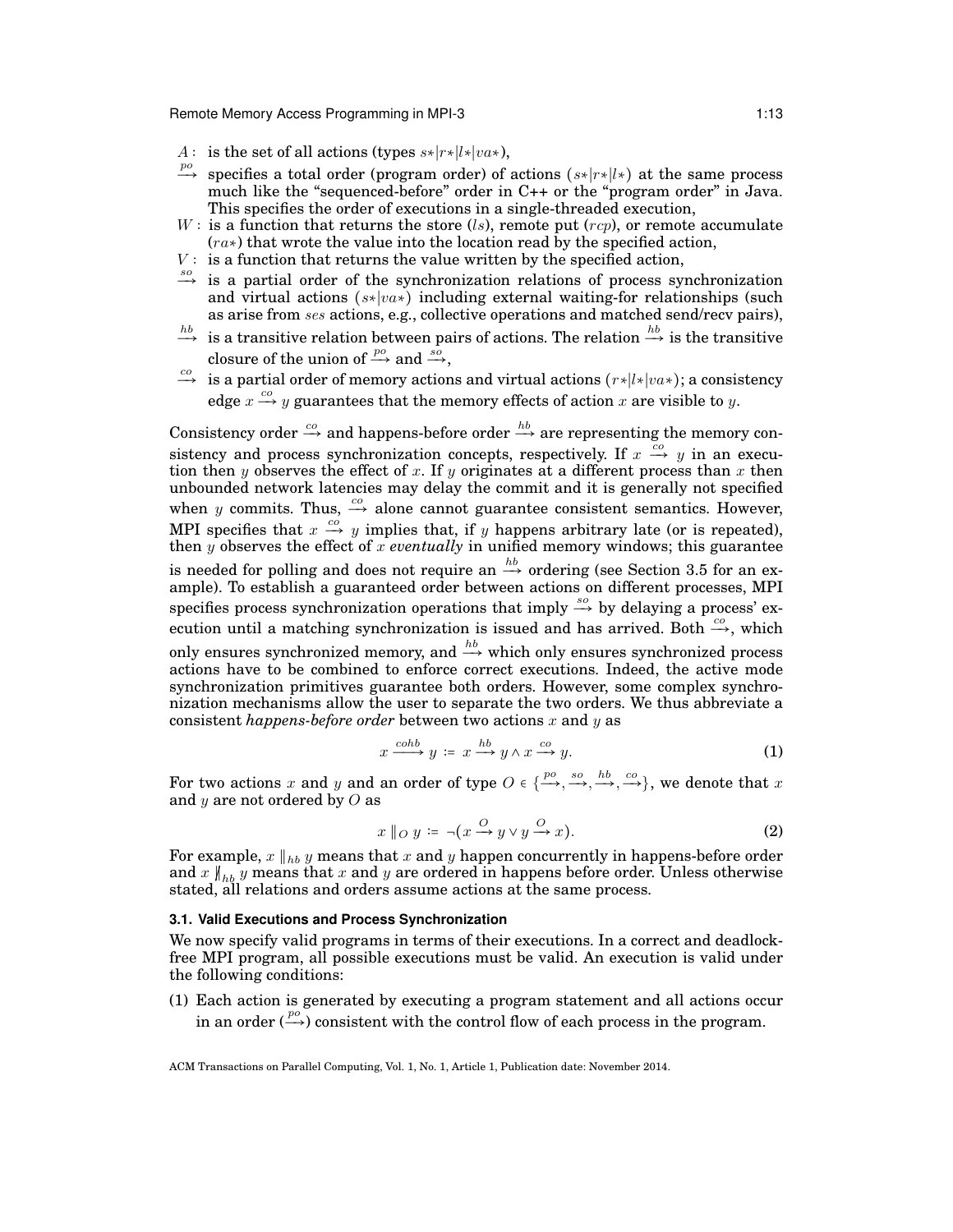(2) Passive target (lock/unlock) must be called in the correct order at each process (e.g., each unlock is preceded by a matching lock in program order and each lock is followed by an unlock). Let

$$
[x \cdot y] \coloneqq \{ z : x \xrightarrow{po} z \xrightarrow{po} y \}. \tag{3}
$$

Formally, for an action  $x = (sls|s|e)$ ,

$$
\exists y : x \xrightarrow{po} y \wedge y.a = sul \wedge x.t = y.t \wedge \forall z \in [x..y], z.a \neq sfe \wedge z.a \in \{sls, sle\} \Rightarrow z.t \neq x.t \ (4)
$$
  
and similarly, when  $x = sla$ ,

$$
\exists y : x \xrightarrow{po} y \land y.a = sula \land \forall z \in [x..y], z.a \notin \{sfe, sls, sle, sul\}.
$$
 (5)

- (3) Fence actions are matched correctly; that is, for each fence  $sfe_i$  on process i, there must be a corresponding fence  $\mathit{sfe}_k$  on each other process  $k$  (for all processes in the group associated with the window) such that  $\textit{sfe}_i ||_{\textit{hb}} \textit{sfe}_k$ .
- (4) Windows may not be locked and exposed concurrently such that for an action  $x$  = (sls|sle|sla): x  $\parallel_{hb}$  sfe and for all  $x \stackrel{hb}{\longrightarrow}$  sfe there exists an unlock y where y.a  $\in$ {sul, sula} that matches x and  $y \stackrel{hb}{\longrightarrow} sfe$ .
- (5) For actions  $sfe^{0} \stackrel{po}{\longrightarrow} rs \stackrel{po}{\longrightarrow} sfe^{1}$ ,  $sfe^{0}$  may only open a fence epoch when the MPI MODE NOSUCCEED assertion is not given and

$$
s \ast \notin [sfe^0..r \ast]. \tag{6}
$$

The  $sfe^{1}$  action may only close a fence epoch when the <code>MPI\_MODE\_NOPRECEDE</code> assertion is not given and

$$
s \star \notin [r \star \ldots sfe^1]. \tag{7}
$$

(6) The synchronization actions (sfl|sfla|sfl|sfla) can only be called in passive target mode, i.e.,

$$
\exists y = (sls|sle|sla) : y \xrightarrow{po} x \xrightarrow{po} (sfl|sfla|sfll|sflla) \wedge x.a \neq sfe
$$
 (8)

- (7) The program is deadlock-free; that is, the directed graph  $G = (A, \stackrel{hb}{\longrightarrow})$  contains no cycles (this excludes the synchronization orders introduced by matching fences, single unlocks, and single flushes).
- (8) For each remote memory action  $r\ast$ , the origin process  $r\ast o$  is in an epoch of type access (see Section 3.2). The target process  $r * t$  is in an epoch of type exposure if the accessing origin process' last synchronization operation (in  $\stackrel{po}{\longrightarrow}$ ) was of type sfe.

The orders  $\stackrel{po}{\longrightarrow}$  and  $\stackrel{so}{\longrightarrow}$ , and thus  $\stackrel{hb}{\longrightarrow}$ , are uniquely defined by the execution schedule and the rules for a well-formed execution. The consistency order is defined by the semantics of epochs and synchronization operations. We define these in the following sections.

# **3.2. Epochs, Synchronization, and Consistency**

Synchronization operations logically split the execution at each process into *epochs*. Epochs are a concept to enforce consistency for local and remote operations. We now define all significant interactions between all (r∗∣l∗∣s∗) actions of valid executions with regards to process synchronization  $\stackrel{so}{\longrightarrow}$ , program order  $\stackrel{po}{\longrightarrow}$ , and consistency order  $\stackrel{co}{\longrightarrow}$ .

*3.2.1. Epochs.* Epochs have a total order per process for a given pair of window and target arguments and can be of type *access* (the process acts as source of RMA operations), type *exposure* (the process acts as destination of RMA operation), or both simultaneously. Each epoch starts with a synchronization action (sfe|sle|sls|sla) and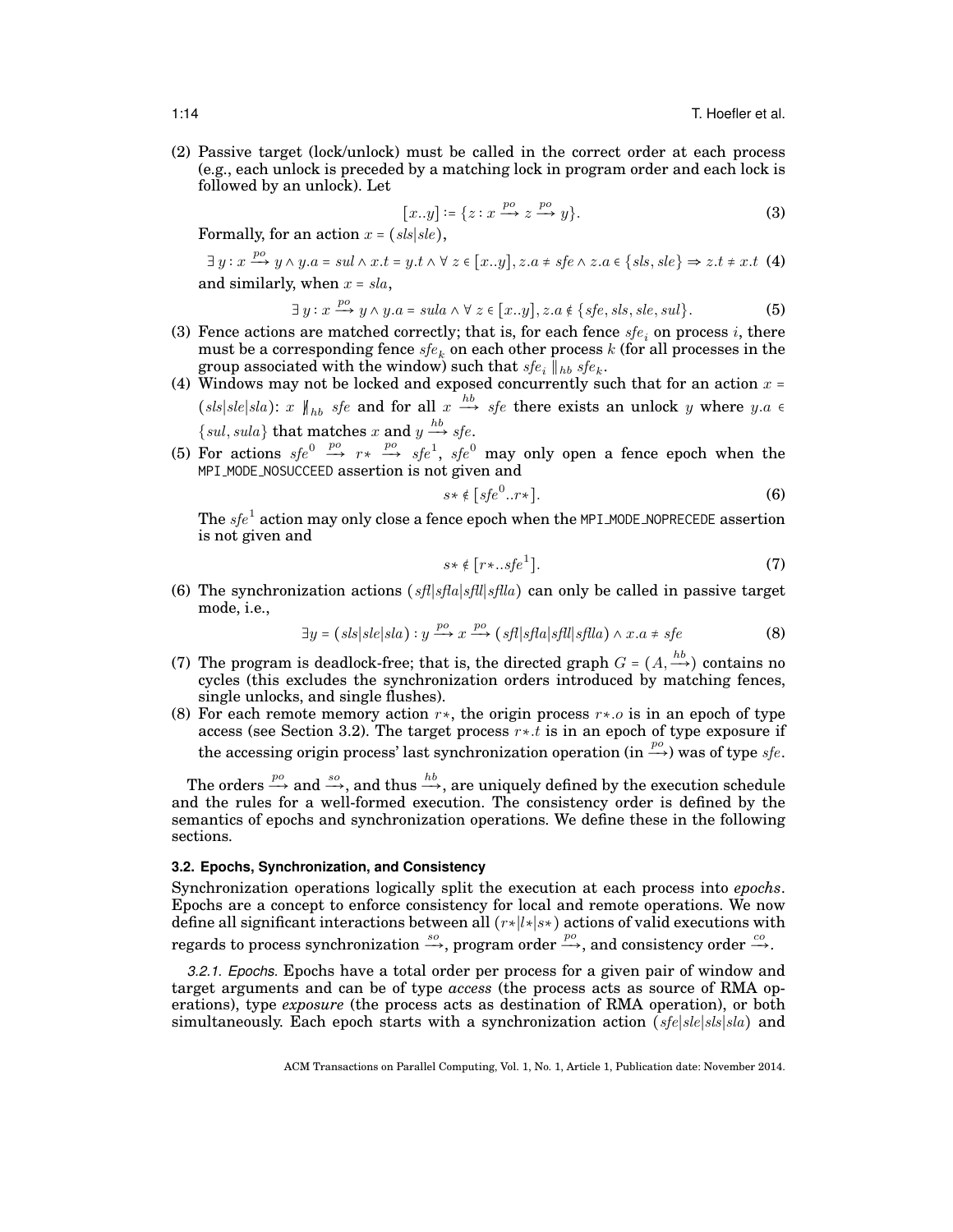ends with a *locally matching* synchronization action (sfe∣sul∣sula). Two synchronization operations  $sfe$  match locally if no other  $sfe$  occurs between them,  $sla$  matches the next sula in  $\stackrel{po}{\longrightarrow}$  and vice versa, and sle or sls match the next sul (with the same target process) in  $\stackrel{po}{\longrightarrow}$  and vice versa. A synchronization action (sfl|sfla) has the effect of closing and opening an epoch.

Each memory action  $x = (r * |l*)$  happens in exactly one epoch that is bounded by matching synchronization actions (in  $\overset{po}{\longrightarrow}$ ). Two epochs  $u$  and  $v$  are ordered by  $\overset{hb}{\longrightarrow}$  if the ending synchronization action  $s*_u$  of u is ordered with the starting synchronization action  $s*_v$  of v as  $s*_u \stackrel{hb}{\longrightarrow} s*_v$ .

*3.2.2. Virtual Actions.* Virtual actions are parts of a real action in the trace. However, virtual actions happen at a different process than the originating action. They indicate when the effect of a real action commits at the target process.

Each virtual synchronization action vas is part of a real synchronization action  $s*,$ it is coherent as well as synchronized with its originating action. We abbreviate coherency as well as synchronization order between to actions x and y as  $x \xrightarrow{coso} y =$  $x \stackrel{co}{\rightarrow} y \wedge x \stackrel{so}{\rightarrow} y$ . Since it blocks until all messages commit remotely, it is introduces orders in both directions. To model this, we split the  $s*$  action into start  $s*_{s}$  and end action  $s*_e$  and define  $s*_s \stackrel{cos\sigma}{\longrightarrow} vas$  and  $vas \stackrel{cos\sigma}{\longrightarrow} s*_e$ . We abbreviate this split action for brevity with  $s* \xrightarrow{coso} vas$ . Each virtual communication action vac is part of a real communication action  $r \star$ , it is coherent as well as synchronized with its originating action. We also split communication actions into start and end part  $r\ast_{s}$  and  $r\ast_{e}$  and define  $r*_s \stackrel{cos\sigma}{\longrightarrow} rac$  and  $vac \stackrel{cos\sigma}{\longrightarrow} r*_e$  abbreviated as  $r*\stackrel{cos\sigma}{\longleftrightarrow} vac$ . A virtual action  $va*\tau^*$ happens at the target  $(s∗|r∗)$ .t of its originating action  $(s∗|r∗)$ . The location where a virtual action happens is its origin va∗.o.

*3.2.3. Remote Memory Actions and Local Effects.* Remote memory actions r∗ cause local load/store operations to read or write the data at the origin  $r \star o$  and a virtual remote communication action at  $r \star t$  when the action takes place at the target. Thus, each  $r \star$ can be modeled by a set of  $l*$  and the virtual communication action vac. The action vac acts on the public window copy at the target while  $l*$  act on the private window copy. Again, we assume that  $r*$  is split into start and end action. We define the following optional replacement rules to model local and remote effects of communication actions:  $r c g_e = l s$ ,  $r c p_s = l l$ ,  $r a c_s = l l$ ,  $r a s_s = l l$ ,  $r a s_e = l s$ ,  $r a g_s = l l$ , and  $r a g_e = l s$ . However, we keep the remote actions r∗ in the following to define their interaction with locks and flushes precisely.

Some synchronization operations complete remote actions  $r*$  while others only enforce consistency of local actions l∗. Thus, we will consider interactions between local memory actions  $l^*$ , remote memory actions  $r^*$ , and virtual actions (vas|vac) with the synchronization actions s<sup>∗</sup> in the following.

*3.2.4. Active Target Synchronization.* The active target synchronization mode uses sfe actions to collectively transition all processes from epoch  $i$  to epoch  $i + 1$ . A fence can essentially be seen as a single action invoked by all processes in the group associated with the window. It introduces  $\stackrel{co}{\longrightarrow}$  and  $\stackrel{so}{\longrightarrow}$  between *remote matching* fences at all pairs of processes i and j. As for the virtual action, we split  $sfe$  into start and end action and the orders of actions between arbitrary processes  $i$  and  $j$   $\mathit{sfe}^i_s$  $\xrightarrow{co} s f e_e^j$  and  $s f e_s^i$  $\xrightarrow{so} s f e_e^j$ . As for virtual actions, we abbreviate the orders and split using  $s f e^{i} \leftrightarrow s f e^{j}$  in the following. Fences match remotely in the order of issuing in the window, i.e., the  $k^{th}$ fence on process j matches the  $k^{th}$  fence on process i. In addition, a fence guarantees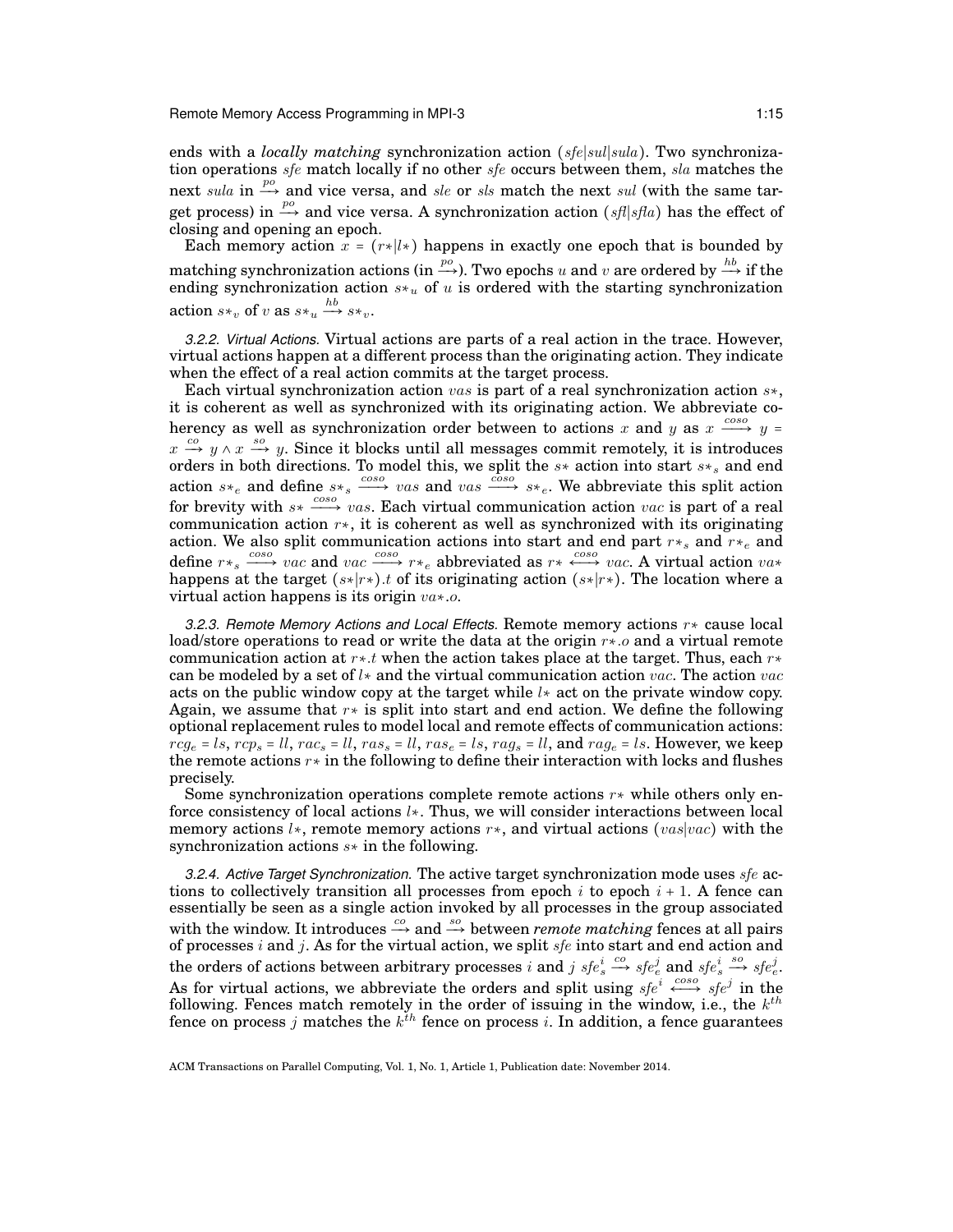local consistency for all  $\stackrel{hb}{\longrightarrow}$ -ordered load/store and virtual communication actions

$$
(r*|l*|vac) \xrightarrow{hb} sfe \Rightarrow (r*|l*|vac) \xrightarrow{co} sfe \text{ and } sfe \xrightarrow{hb} (r*|l*|vac) \Rightarrow sfe \xrightarrow{co} (r*|l*|vac). \tag{9}
$$

*3.2.5. Passive Target Synchronization.* In the passive target synchronization mode, the concept of an exposure epoch does not exist, and all processes can be accessed at any time without any MPI call at the "passive" target. A process-local access epoch to a single process j is opened at process i after an action  $(sls|sle)$ .t = j  $\wedge$   $(sls|sle)$ .o = i and ends with a sul.t =  $j \wedge sul.o = i$  action. A process-local access epoch to all processes is opened at process i by an action  $sla.o = i$  and ends with action  $sula.o = i$ .

*Lock/Unlock.* Lock operations can be either shared or exclusive. In a valid execution, a shared lock  $(sls|sla)$  is ordered by a synchronization order  $sul \stackrel{so}{\longrightarrow} sls$  with all previous unlocks sul for which sls.t = sul.t and sul is matching an exclusive lock sle. An exclusive lock sle is ordered by a synchronization order (sul|sula)  $\stackrel{so}{\longrightarrow}$  sle with all previous unlocks sul for which sle.t = sul.t and all previous sula. Lock actions guarantee local consistency

$$
(sls|sle|sla) \xrightarrow{hb} l* \Rightarrow (sls|sle|sla) \xrightarrow{co} l* \text{ if } (sls|sle|sla).o = l*.o \tag{10}
$$

and

$$
vas \xrightarrow{hb} (sls|sle|sla) \Rightarrow vas \xrightarrow{co} (sls|sle|sla) \text{ if } (sls|sle|sla).o = vas.o. \tag{11}
$$

Unlock completes remote actions locally

$$
r \ast \xrightarrow{po} (sul|sula) \Rightarrow r \ast \xrightarrow{co} (sul|sula)
$$
 (12)

and also guarantees that local memory is consistent, such that

$$
(sul|sula) \xrightarrow{po} l* \Rightarrow (sul|sula) \xrightarrow{co} l* \tag{13}
$$

if-and-only-if the value accessed by  $l*$  was accessed by an  $r*$  action (its related ls) after the matching  $(sle|sls)$  and  $sult = r*.t$ . Unlock also propagates updates to the public window

$$
ls \xrightarrow{po} (sul|sula) \Rightarrow ls \xrightarrow{co} (sul|sula)
$$
 and  $(sul|sula) \xrightarrow{po} vas \Rightarrow (sul|sula) \xrightarrow{co} vas.$  (14)

In addition, an unlock completes actions remotely and generates a virtual action vas at sul.t that synchronizes the memory access to the remote public window

$$
vas \xrightarrow{hb} vac \Rightarrow vas \xrightarrow{co} vac \text{ and } vac \xrightarrow{hb} vas \Rightarrow vac \xrightarrow{co} vas \qquad (15)
$$

if  $vac.o = vas.o.$ 

*Flush.* A flush can be used to synchronize remote memory accesses. A flush *sfl* has the same semantics as an unlock. It also generates a virtual synchronization action  $\nu as$  at its target with the same rules as stated in Equation (15). A flush all sfla behaves like a flush to all processes. Flush local *sfll* completes remote operations locally

$$
r \star \xrightarrow{po} sflu \Rightarrow r \star \xrightarrow{co} sflu \text{ if } r \star \cdot t = sflu \cdot t. \tag{16}
$$

Flush local all completes all remote operations locally

$$
r \star \xrightarrow{po} s \text{flla} \Rightarrow r \star \xrightarrow{co} s \text{flla}.\tag{17}
$$

Flush local does not create a virtual action.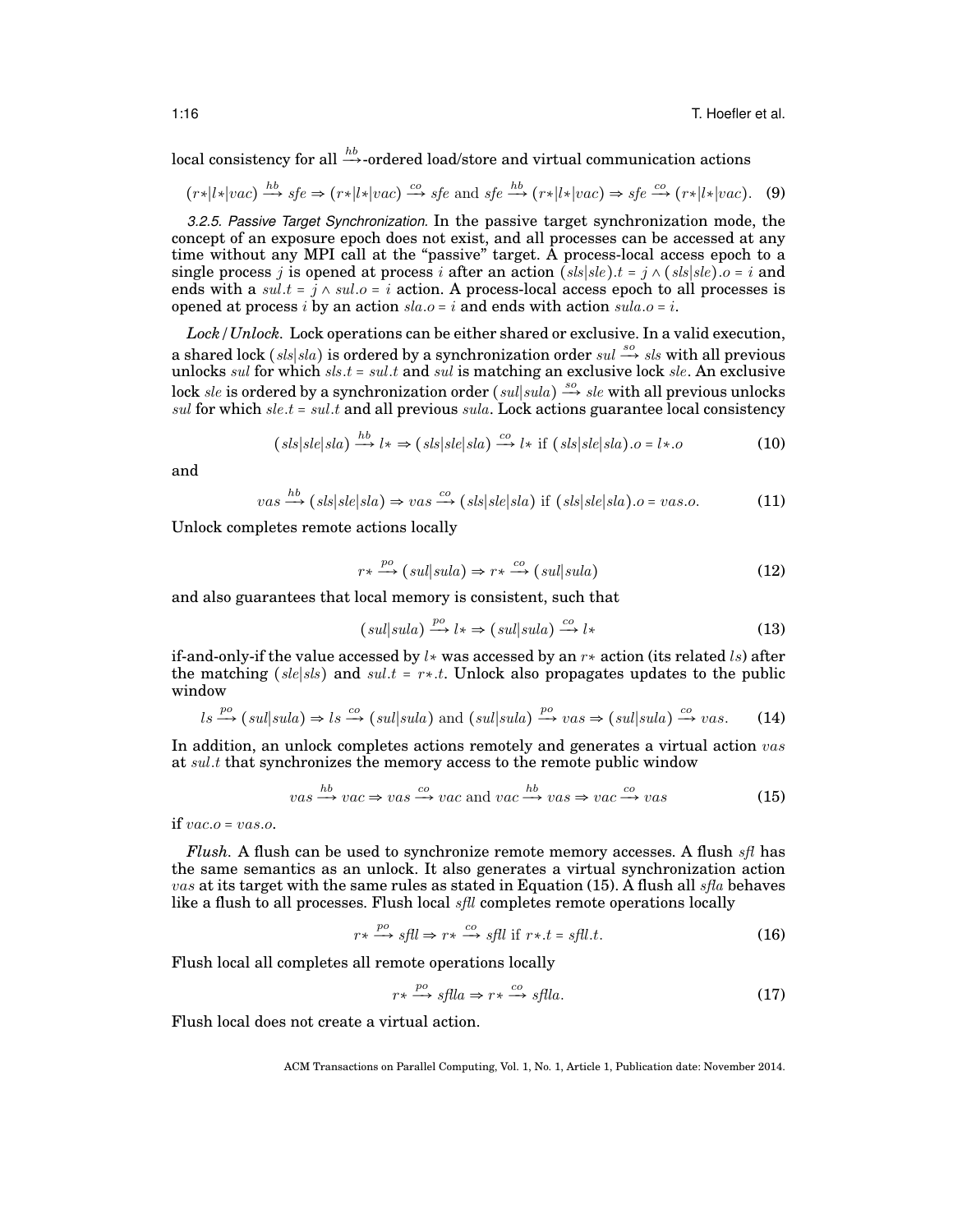*Sync.* A win sync call sws has the effect synchronizing remote and local accesses

$$
(l*|vac) \xrightarrow{hb} sws \Rightarrow (l*|vac) \xrightarrow{co} sws \text{ and } sws \xrightarrow{hb} (l*|vac) \Rightarrow sws \xrightarrow{co} (l*|vac).
$$
 (18)

*Local load/store.* For normal reads and writes interacting with RMA calls,

$$
l \ast \xrightarrow{po} r \ast \Rightarrow l \ast \xrightarrow{co} r \ast.
$$
 (19)

*Consistent remote operations.* For virtual communication actions in the unified memory window

$$
l \ast \xrightarrow{hb} vac \Rightarrow l \ast \xrightarrow{co} vac. \tag{20}
$$

# **3.3. Conflicts and Races**

We now specify the rules for defined memory operations in MPI RMA. Those are needed to reason about the possible result of a series of memory actions originating at different processes.

*3.3.1. Conflicting Actions.* In the separate memory model (see Section 2.5), two memory actions x and y are called conflicting if they are directed towards overlapping memory locations at the same process and either: (1) one of the two operations is a put  $rcp$ , (2) exactly one of the operations is an accumulate  $(rx)$ , or (3) one operation is a get  $(rca)$ and the second one a local store (ls). In addition, remote writing operations (rcp and  $ra\ast$ ) that access the same process conflict with local store (ls) operations issued by the target process regardless of the accessed location.

In the unified model, two actions x and y are called conflicting if they are directed towards overlapping memory locations at the same process and either: (1) one of the two operations is a put  $(rcn)$ , (2) exactly one of the operations is an accumulate  $(r a*)$ , or (3) one operation is a get  $(r c q)$  and the second one a local store (ls).

*3.3.2. Races.* A data race between two conflicting operations x and y exists if they are not ordered by both  $\stackrel{hb}{\longrightarrow}$  and  $\stackrel{co}{\longrightarrow}$  relations

$$
\neg(x \xrightarrow{cohb} y \lor y \xrightarrow{cohb} x)
$$
 (21)

that is,

$$
x \parallel_{hb} y \vee x \parallel_{co} y. \tag{22}
$$

In other words, for a program to be free of data-races, all conflicting accesses must be ordered by  $\xrightarrow{cohb}$ .

*3.3.3. Conditions for Well-Defined Memory Semantics.* Only data-race free executions have well-defined memory semantics. If an execution has well-defined semantics, then a read action  $ll$  will always return the last written value (last as defined by the consistent happens-before order).

$$
W((ll|vac)) \xrightarrow{cohb} (ll|vac) \wedge V((ll|vac)) = V(W((ll|vac))) \tag{23}
$$

In addition, the following property is guaranteed.

$$
W((ll|vac)) \xrightarrow{cohb} ls \xrightarrow{cohb} (ll|vac), \text{ then } (ll|vac).rl \neq ls.wl \land V((ll|vac)) = V(W((ll|vac)))
$$
\n(24)

In other words, in a program with well-defined memory semantics, for every read action (ll|vac),

$$
\neg((\ell\ell|vac) \xrightarrow{coh} W((\ell\ell|vac))).\tag{25}
$$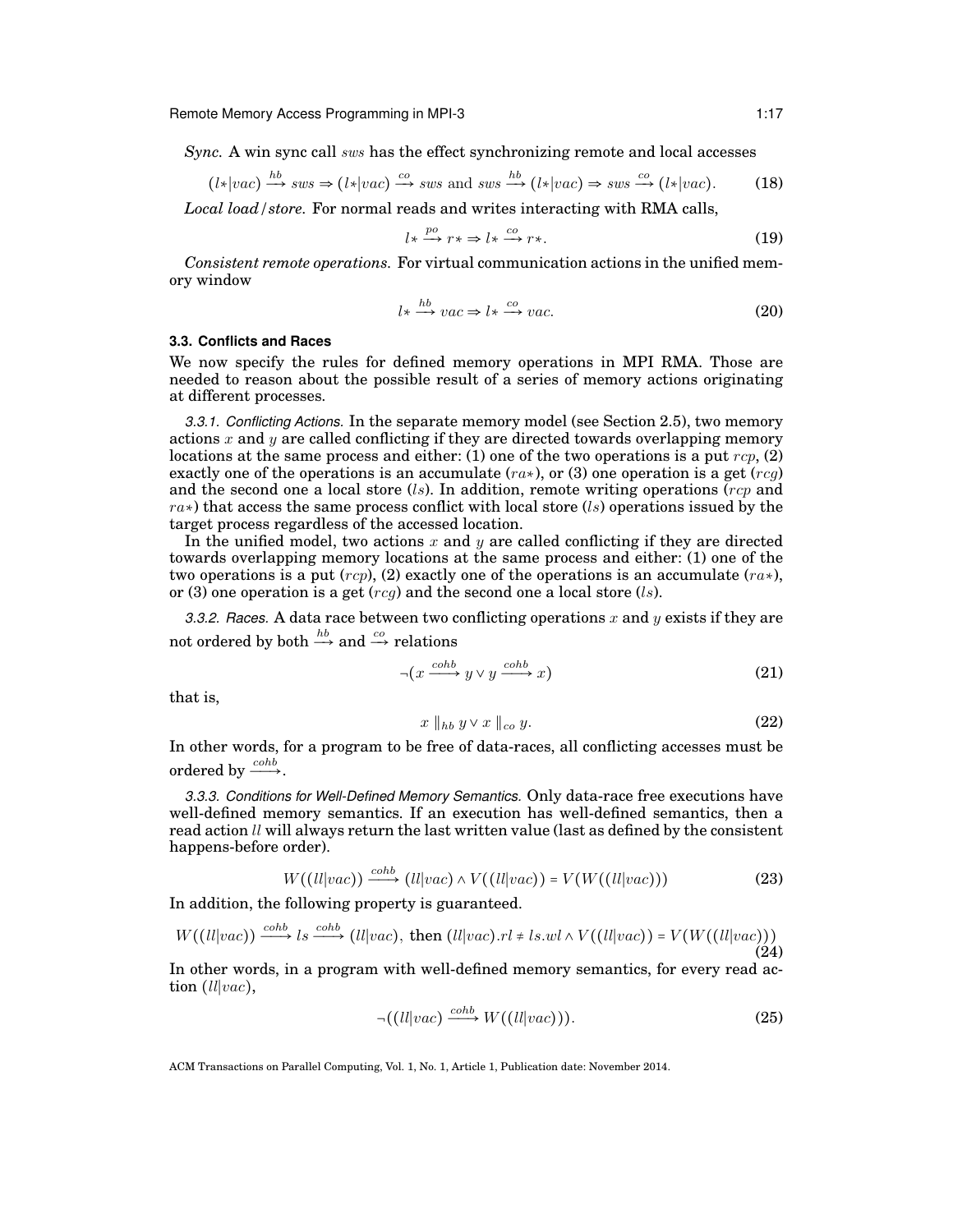# **3.4. Ordering Rules for Accumulates**

Let x and y be of type  $ra*$  and update the same variable:

$$
x.wl = y.wl \land x \xrightarrow{po} y \Rightarrow x \xrightarrow{co} y. \tag{26}
$$

However, the user can relax any of the possible combinations of write and read ordering (waw, war, raw, rar). For local  $ls$  and  $ll$  memory actions and the local reads and writes associated with  $r*$  actions, we assume sequential ordering. The effects cannot be observed remotely since no consistent ordering exists for those operations; thus, many local compiler transformations (e.g., changing the order of instructions) that do not modify sequential correctness are possible. Remote put and get  $rc*$  actions and  $r*$ actions with different destination addresses or processes have no specified ordering.

### **3.5. Eventual Remote Completion**

The unified memory model enables the user to "poll" on a location and wait for a message to arrive without additional MPI operations. Thus, a flush or unlock on a process A could complete an r∗ action targeted at process B, and process B could wait in an infinite loop for the arrival for the message.

The vac action that is generated on process B will not have a happens-before relation, while it will have a  $(sul|sfl|sfla) \stackrel{co}{\longrightarrow} vac$ . If process B waits (potentially an unbounded number of steps) for the message to arrive (by polling on  $r * . . . w l$ ), it is guaranteed that the message will eventually arrive; that is, a consistent happens-before relation will be established between the  $(sul|sfl|sfla)$  and one of the polling reads. However, MPI provides no timing guarantees; and thus the process may need to wait for an unbounded number of steps.

# **3.6. Shared Memory Windows**

All the discussions above apply to shared memory windows. As stated before, however, there are no guarantees about the consistency order of  $ll$  and  $ls$  actions (which can now be observed directly by remote processes) since this is a function of the architecture's memory model (e.g., x86 [Owens et al. 2009] or POWER [Adve and Gharachorloo 1996; Sarkar et al. 2012]).

### **3.7. Examples**

We show several examples for using the semantic definition to reason about the validity and outcome of RMA operations. To avoid cluttering the figures, we do not show program order  $\stackrel{po}{(\rightarrow)}$ ). Each statement at a process is ordered with regard to the previous statements at the same process in  $\stackrel{po}{\longrightarrow}$ , and thus  $\stackrel{hb}{\longrightarrow}$ .

Figure 7(a) shows a simple example with fence synchronization. The variables x and v are accessed with conflicting operations, but the fences guarantee  $\xrightarrow{coh}$  ordering. Thus, the result of this example trace is defined, and the  $print(v)$  will always output "0." The numbers in brackets at the orders in all following figures state the rule number that generates this order.

The formal model also supports reasoning about mixing RMA programming with traditional point-to-point programming. Figure 7(b) shows how a passive mode unlock is combined with a barrier to establish consistency and happens-before orders. The conflicting accesses are again acting on x and v. The barrier guarantees a  $\stackrel{hb}{\longrightarrow}$  ordering between the assignment of x and the remote get. The win sync guarantees  $\stackrel{co}{\rightarrow}$  at process b (for the separate model, it is unnecessary in the unified model), and the unlock together with the vas and vac actions guarantees  $\stackrel{co}{\rightarrow}$  order between the conflicting ac-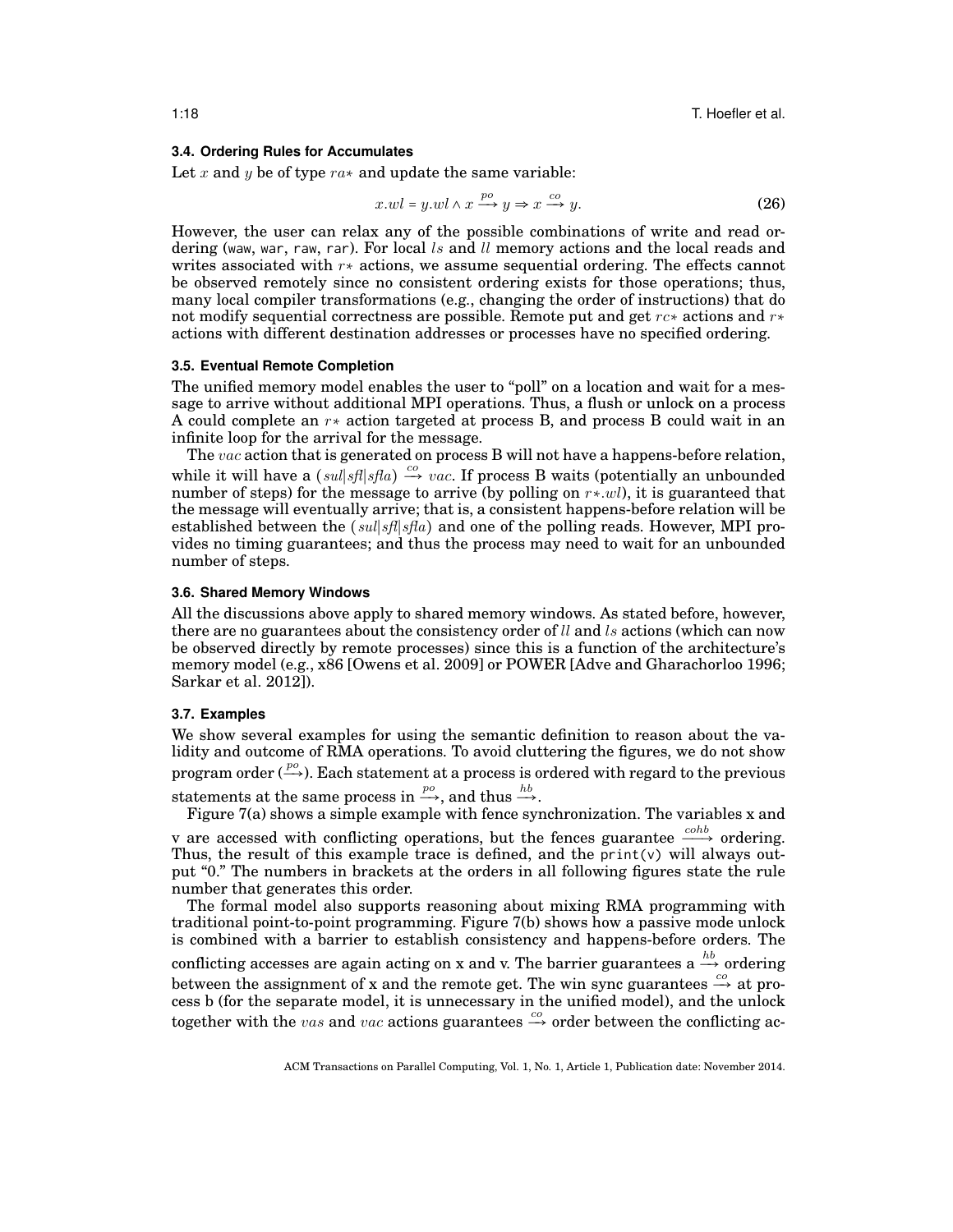

(a) Active mode fences with a remote get and output (b) Passive mode synchronization mixed with pointto-point synchronization

Fig. 7. Simple examples for active and passive synchronization.

cesses. Thus, the memory semantics are well-defined, and the read will always read "0."



(b) Undefined polling in the separate model

Fig. 8. Examples for polling on a memory location. The abbreviations  $rap$  and  $rag$  stand for remote atomic put (accumulate with replace) and remote atomic get (get accumulate with no-op), respectively.

In Figure 8(a), process 0 puts a value into process 1's window, which waits for the value's arrival. In this example,  $\stackrel{hb}{\longrightarrow}$  is guaranteed to the virtual communication action  $(vac)$ , which itself is not ordered with regard to the actions at process 1. However, since process 1 is in an infinite loop, vac will eventually appear in this loop and thus introduce an eventual  $\stackrel{hb}{\longrightarrow}$  and  $\stackrel{co}{\longrightarrow}$  ordering. Thus, this program is correct in the unified memory model, and v will have the value "1" at process 1 eventually. Figure 8(b) shows polling in the separate memory model. This schedule is undefined since the vac action can occur between a sync and a local load and may thus lead to undefined outcome of the local load.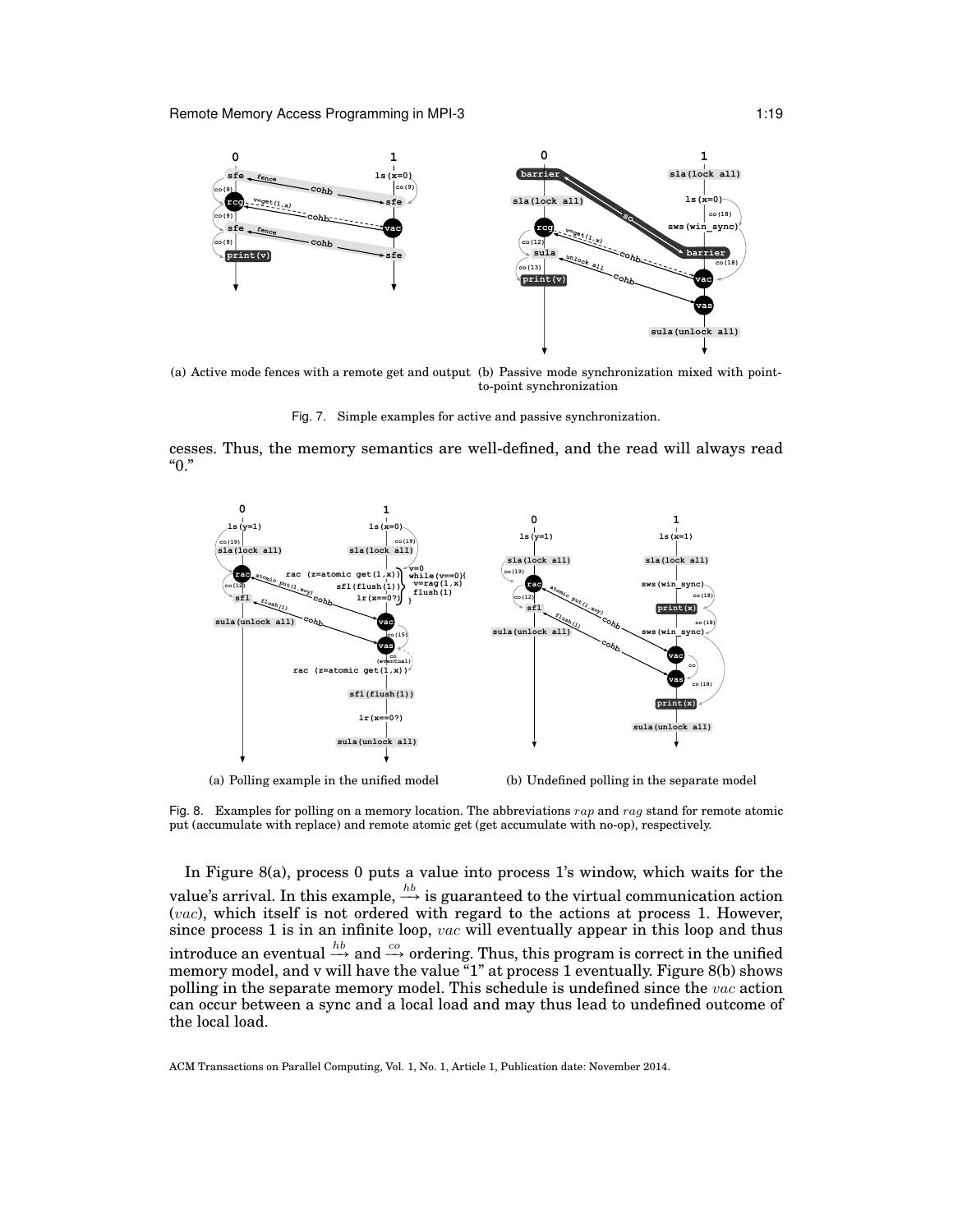Figure 9(a) shows an example where a consistency edge is missing for a local access. The accesses to x are conflicting on process 0, and there is no  $\overset{co}{\longrightarrow}$ ; thus, the outcome is undefined. Figure 9(b) shows an example with correct consistency ordering. Two conflicting accesses to x at process 1 are synchronized with a flush  $\stackrel{co}{\longleftrightarrow}$  and with a send/recv pair ( $\stackrel{hb}{\longrightarrow}$ ). The outcome of this example is well defined to print "1".



(a) Get followed by an inconsistent read

(b) Consistent ordering with a send/recv synchronization

Fig. 9. Examples for consistency ordering.



Fig. 10. Missing happens-before ordering

Figure 10 shows an example for a missing happens-before ordering. The  $\overset{co}{\longrightarrow}$  ordering at process 1 is established because of the stronger guarantees of the unified model; however, there is no  $\stackrel{hb}{\longrightarrow}$  ordering such that vac could execute concurrently with the write, making the outcome undefined.

# **4. USE CASES AND EXAMPLES**

In this section, we discuss several possible uses of the new remote memory access interface. Some of those applications can be implemented with other mechanisms, such as traditional MPI-1 communication or even other new MPI-3 features such as neighborhood collectives [Hoefler and Schneider 2012]. We note that RMA programming can be faster because of the absence of message-matching overhead; however, it is impossible to make general statements about performance across a wide variety of architectures.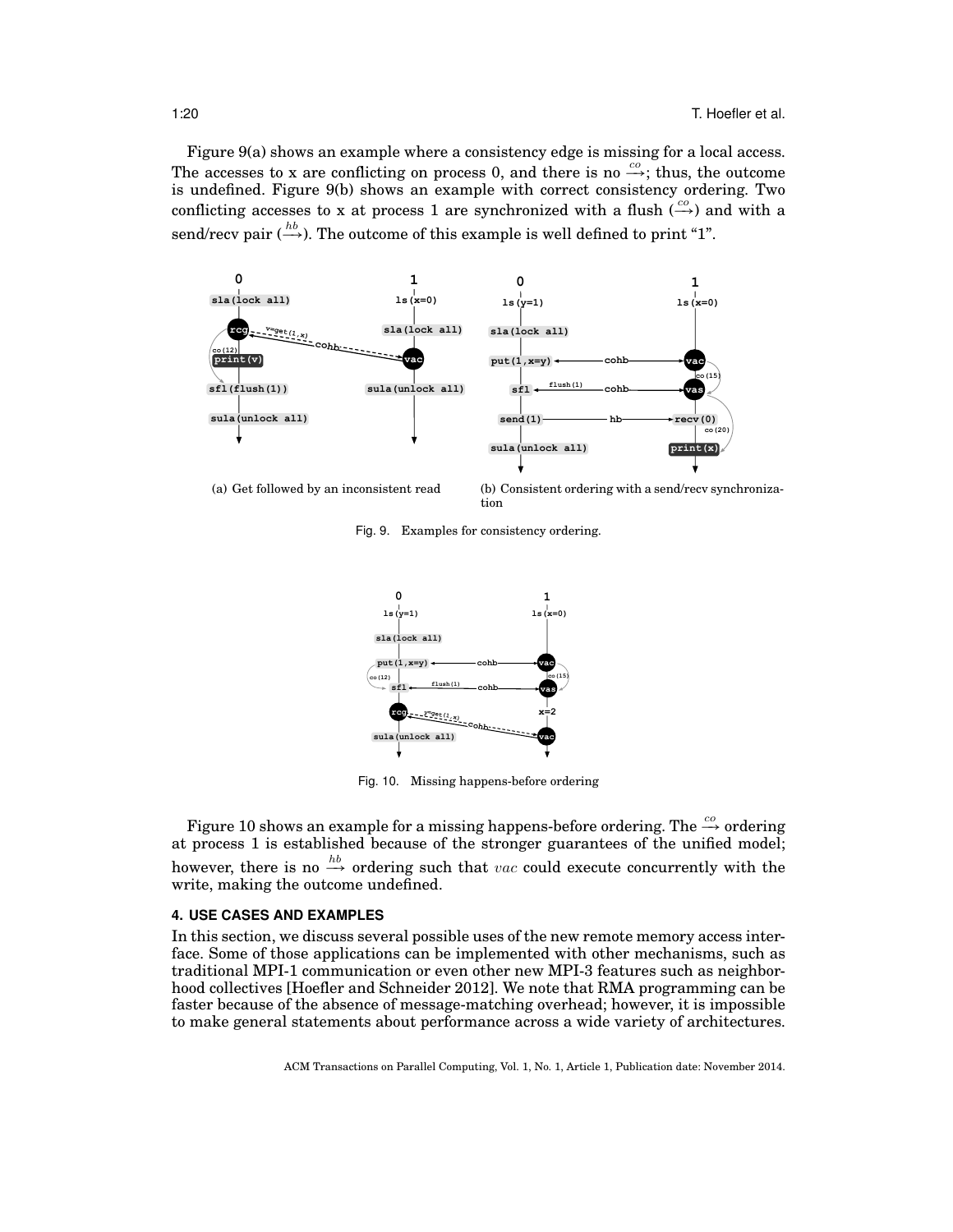Here, we focus on MPI-3 RMA examples and provide some high-level hints to potential users. We often cannot provide detailed advice about which mechanism to use; however, we encourage MPI vendors to provide detailed performance models for all operations to help guide the user's decisions.

# **4.1. Stencil Boundary Exchange**

Many applications follow the stencil parallel pattern, the basis of many PDE and ODE computations. In this pattern, each process is running an iterative computation and communicates with a set of neighbors in each iteration. The communication exchanges the boundary zones of the local process domains. The neighborhood relations are often fixed for several iterations (or, in fact, may never change). The computation generally follows the bulk synchronous paradigm of repeated computation and communication phases and may support overlapping of computation and communication.

If each of the p processes communicates with a large number of neighbors  $k$  ( $k >$  $log(p)$ , then fence synchronization may be the best solution. However, if the number of neighbors is relatively small (or constant) and the neighborhood relationship is not changing often, then the general active target synchronization seems most natural. Remote memory put operations are often faster than get. If the target address can be computed at the origin, using put operations is often beneficial. Figure 11 shows an example execution of the 1D stencil exchange with overlap using fence and general active target synchronization. Compute inner is independent of the halo-zone values, and compute outer then computes the boundary that depends on the halo zone.



Fig. 11. 1D stencil boundary exchange example using fence (left) and general active target synchronization (right).

One can also use passive target synchronization to implement stencil codes. The benefit of passive mode is that separate targets can be completed separately and a target process can pipeline the computations that use the incoming data. Depending on the operation, different protocols must be used. For put, the source process simply puts the message into the target window, flushes, and notifies the target (either by setting a notification byte or with a message). In addition, the target has to notify the source when the data can be overwritten in the next iteration to satisfy the output dependence at the target window. In a get-based protocol, the origin would send a notification to the target, which then fetches the data, flushes, and processes the data. Both protocols require two remote accesses (or messages), and the better protocol depends on the put and get performance of the target system. Gerstenberger et al. [Gerstenberger et al. 2013] demonstrated substantial speedups at large scale for the get-based protocol. Figure 12 shows put and get protocols for passive target synchronization.

ACM Transactions on Parallel Computing, Vol. 1, No. 1, Article 1, Publication date: November 2014.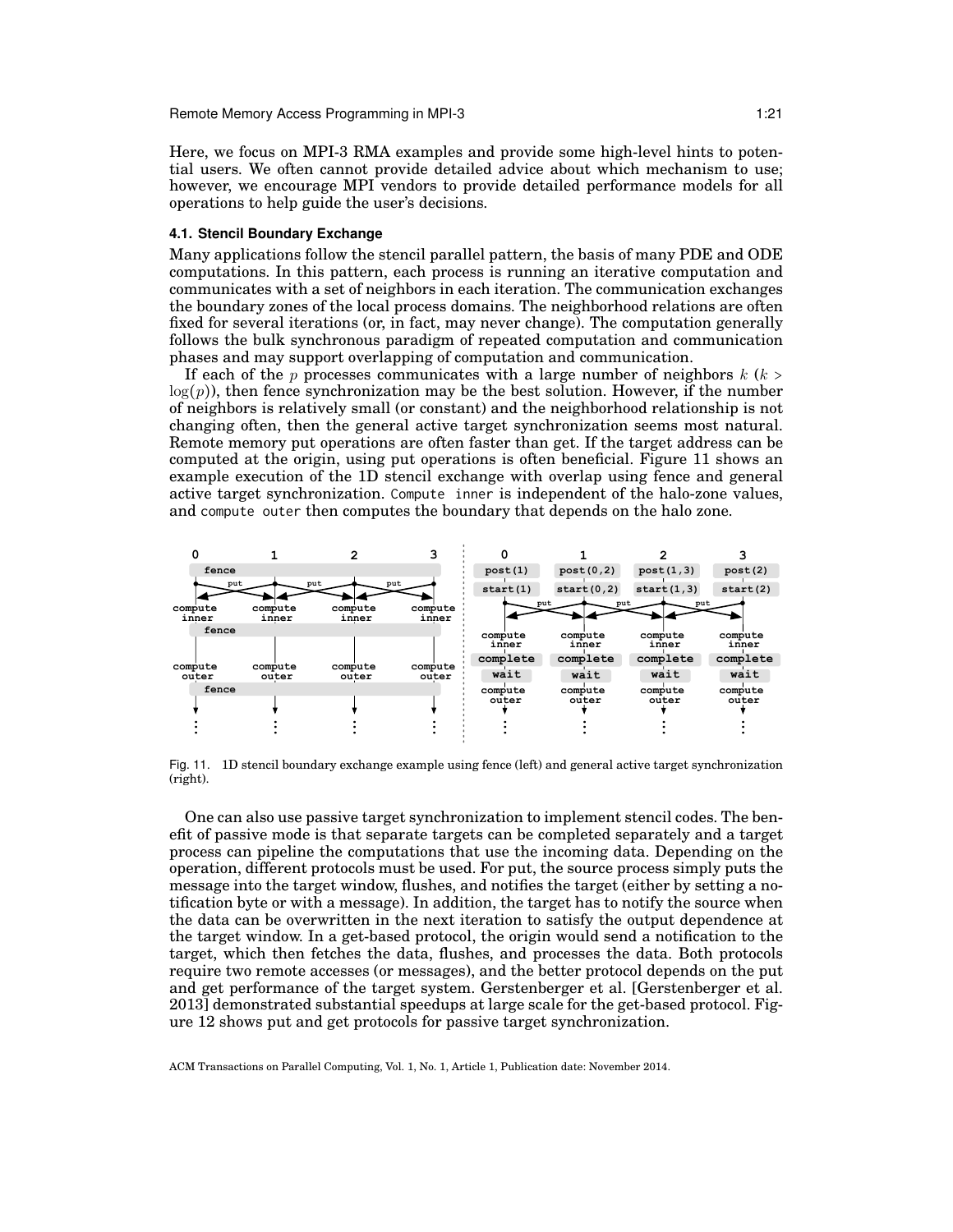

Fig. 12. Put and get protocols for passive target mode synchronization.

# **4.2. Fast Fourier Transform**

Fast Fourier transforms (FFTs) are an important kernel in many scientific applications. The computation patterns can often be arranged in different layouts by using twiddle factors. Here, we discuss a three-dimensional FFT  $(X \times Y \times Z)$  using a onedimensional data decomposition as a case study.

In the decomposition, each process has a set of two-dimensional planes. If we assume that the X dimension is distributed initially, each process can perform local  $Y$ - $Z$  2D FFTs. Then, a global transpose step follows such that  $X$  is contiguous at each process for performing the final 1D FFT. An optional transpose can be used to copy the data back into the original layout if needed.

An optimized RMA implementation could issue puts to remote processes as soon as the data becomes available (e.g., start all puts for a plane after the  $Y-Z$  transform of this plane completed). After all planes have been started, all processes end the epoch with a fence before moving to the  $X$  FFT. This scheme enables high overlap of computation and communication. Figure 13 shows an example decomposition and execution of a 3D FFT.



Fig. 13. Example computation of a 3D FFT.

#### **4.3. Distributed Locks**

The new atomic operations added in MPI-3 make it possible to build asynchronous, distributed, lock-free data structures. Such structures are central to a variety of scalable algorithms; the well-known MCS mutual exclusion algorithm [Mellor-Crummey and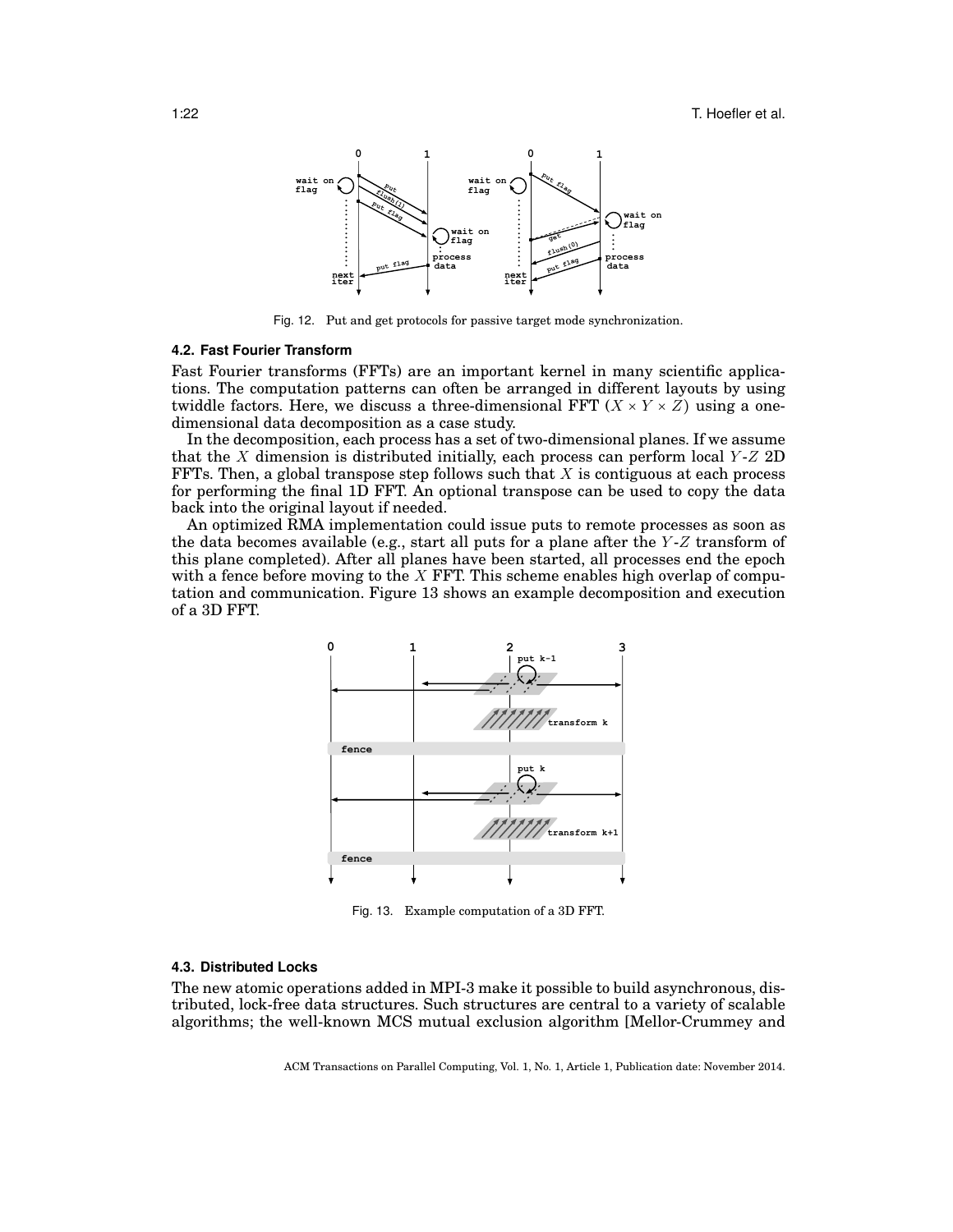Remote Memory Access Programming in MPI-3 1:23

Scott 1991], for example, uses a lock-free queue. In this queue, the process at the head holds the lock and forwards it to the next process when it has completed its critical section. Thus, the queue supports two operations: removing the element at the head of the queue and adding new elements to the tail.

The MCS algorithm uses a tail pointer in a fixed location at a specific process, which is initialized to MPI PROC NULL. In addition, each process maintains a single queue element, which contains a next pointer that is also initialized to MPI\_PROC\_NULL. These pointers are integer values that will be used to enqueue processes by rank. Thus an MPI window is created, where each process posts an integer location that will be used as its queue element (displacement ELEM\_DISP =  $0$ ), and the process hosting the mutex adds a second integer element that will be used as the tail pointer (byte displacement TAIL DISP = sizeof(int)). Once the window has been created, all processes call MPI Win lock all to initiate shared-mode access, since accesses will be performed by using only atomic operations.

As shown in Listing 2, when processes request the lock, they atomically exchange their rank, which acts as a pointer to their list element (initialized to MPI PROC NULL), with the tail pointer. If the tail pointer is MPI\_PROC\_NULL, the process has successfully acquired the lock. Otherwise, it updates the element of the process that was the old list tail and waits for that process to forward the lock. All concurrent accesses are performed by using atomic operations to enable a shared lock access mode.

```
1 /* This store cannot occur concurrently with a remote write */<br>2 mutex->base[FIFM_DISP] = MPI_PROC_NUII :
     mutes - <b>base [ELEM_DISP] = MPI_PROC_NULL</b>;3 MPI_Win_sync(mutex->window);
 4
 5 MPI_Fetch_and_op (& rank , & prev , MPI_INT , /* new−val , old−val , type , */
 6 mutex -> tail_rank, TAIL_DISP, /* target rank, disp, */<br>7 MPI REPLACE. mutex -> window): /* op. and window handle */
 7 MPI_REPLACE, mutex->window); /* op, and window handle<br>8 MPI_Win_flush(mutex->tail_rank, mutex->window);
    MPI_Win_flush (mutex ->tail_rank, mutex ->window);
 9
10 /* If there was a previous tail, update their next pointer and wait for<br>11 * notification. Otherwise, the mutex was successfully acquired. */
11 * notification. Otherwise, the mutex was successfully acquired. */<br>12 if (prev != MPI_PROC_NULL) {
     if (prev != MPI_PROC_NULL) {
13 MPI_Status status ;
14<br>1515 MPI_Accumulate (& rank , 1 , MPI_INT , /* src −val , src −count , src −type , */
16 prev, ELEM_DISP, /* target rank, displacement, */<br>17 1, MPI_INT, /* dst-count, dst-type */
17 1, MPI_INT, /* dst−count, dst−type */<br>18 18 MPI_REPLACE, mutex->window); /* op. and window hdl */
18 MPI_REPLACE, mutex->window); /* op, and window hdl<br>19 MPI Win flush(prev. mutex->window):
          MPI_Win_flush ( prev, mutex ->window );
20 MPI_Recv(NULL, 0, MPI_BYTE, prev, MCS_MUTEX_TAG, mutex->comm, &status);
21 }
```
Listing 2. MCS mutex lock acquire algorithm.

Similarly, when releasing the lock, shown in Listing 3, processes perform an atomic compare-and-swap of the tail pointer. If the process releasing the lock is still at the tail of the queue, the tail pointer is reset to MPI PROC NULL. If not, the process forwards the lock to the next process in the queue, potentially waiting for that process to update the releasing process's queue element. As an optimization, processes can first check their local queue element to determine whether the lock can be forwarded without checking the tail pointer.

```
1 /* Read my next pointer. FOP is used since another process may write to<br>2 * this location concurrent with this read. */
2 * this location concurrent with this read. */<br>3 MPT Fetch and on NULL & next MPT TNT rank F
   3 MPI_Fetch_and_op (NULL , & next , MPI_INT , rank , ELEM_DISP , MPI_NO_OP ,
4 mutex->window);
5 MPI_Win_flush(rank, mutex->window);
```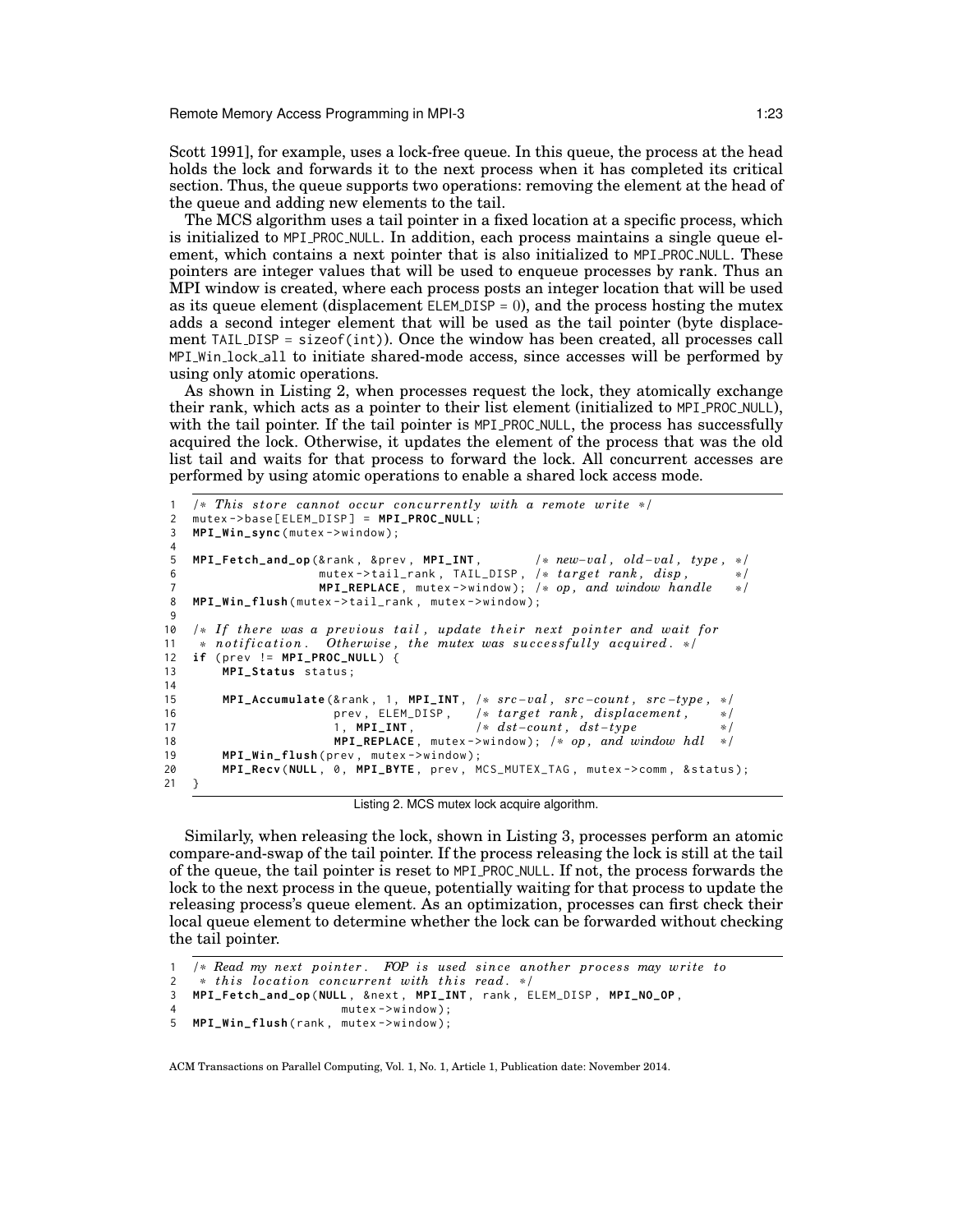```
rac{6}{7}if (next == MPI_PROC_NULL) {
8 int tail, nil = MPI_PROC_NULL;
 9
10 /* Check if we are the at the tail of the lock queue. If so, we're \frac{1}{2} t so, we're \frac{1}{2} the done. If not, we need to send notification. */
11 * done. If not, we need to send notification. */<br>12 MPI Compare and swap (&nil, &rank, &tail, /* new-va
12 MPI_Compare_and_swap (& nil , & rank , & tail , /* new−val , cmpare−val , old−va l */
13 MPI_INT, mutex ->tail_rank, /* type, target rank */ 14 TAIL_DISP, mutex ->window); /* displ, and window
14 TAIL_DISP , mutex - > window ); /* d isp l , and window hdl */
15 MPI_Win_flush ( mutex - > tail_rank , mutex - > window );
16<br>17
         if ( tail != rank) { }18 for (;;) {
19 int flag;
20
21 MPI_Fetch_and_op (NULL, & next, MPI_INT, rank, ELEM_DISP,
22 MPI_NO_OP, mutex ->window);
23 MPI_Win_flush (rank, mutex ->window);
24 if (next != MPI_PROC_NULL) break;
25 } } }
26
27 /* Notify the next waiting process */<br>28 if (next != MPI PROC NULL) {
       (newi != MPI_PROC_NULL) {
29 MPI_Send (NULL, 0, MPI_BYTE, next, MCS_MUTEX_TAG, mutex->comm);
30 }
```
Listing 3. MCS mutex lock release algorithm.

# **5. SUMMARY**

In this paper we described the MPI-3 one-sided interface, presented the semantics in a semi-formal way, and showed several use cases. This new interface is expected to deliver highest performance on novel network architectures that offer RDMA access directly in hardware. Highly optimized implementations of MPI-2 RMA exist [Larsson Traff et al. 2000] but the interface has only been adopted in very limited settings. The new MPI-3 RMA interface enables an extremely efficient implementation on modern hardware [Gerstenberger et al. 2013] while offering several convenient and easyto-use programming constructs such as process groups, exposed memory abstraction (windows), MPI datatypes, and different synchronization models. The RMA interface separates communication and synchronization and offers different collective and noncollective synchronization modes. In addition, it enables the programmer to choose between implicit notification in active target mode and explicit notification in passive target mode. This large variety of options enables users to create complex programs.

Our formalization of remote access semantics enables one to reason about complex applications written in MPI-3 RMA. This can be used to prove that programs have defined outcomes, and one can easily derive deadlock conditions from our specification of happens-before orders. Thus, we expect that the semantics will lead to powerful tools to support programmers in using MPI for RMA.

We provide three examples: (1) a stencil exchange pattern to show a possible implementation of neighbor exchanges, (2) a fast Fourier transformation to demonstrate the capabilities to overlap communication and computation, and (3) an MCS lock to demonstrate a more complex data structure in the passive mode model.

### **Acknowledgments**

We thank Martin Vechev and Andrei Dan for many helpful discussions and comments on the semantics. We thank the anonymous reviewers for their many insightful comments and valuable suggestions.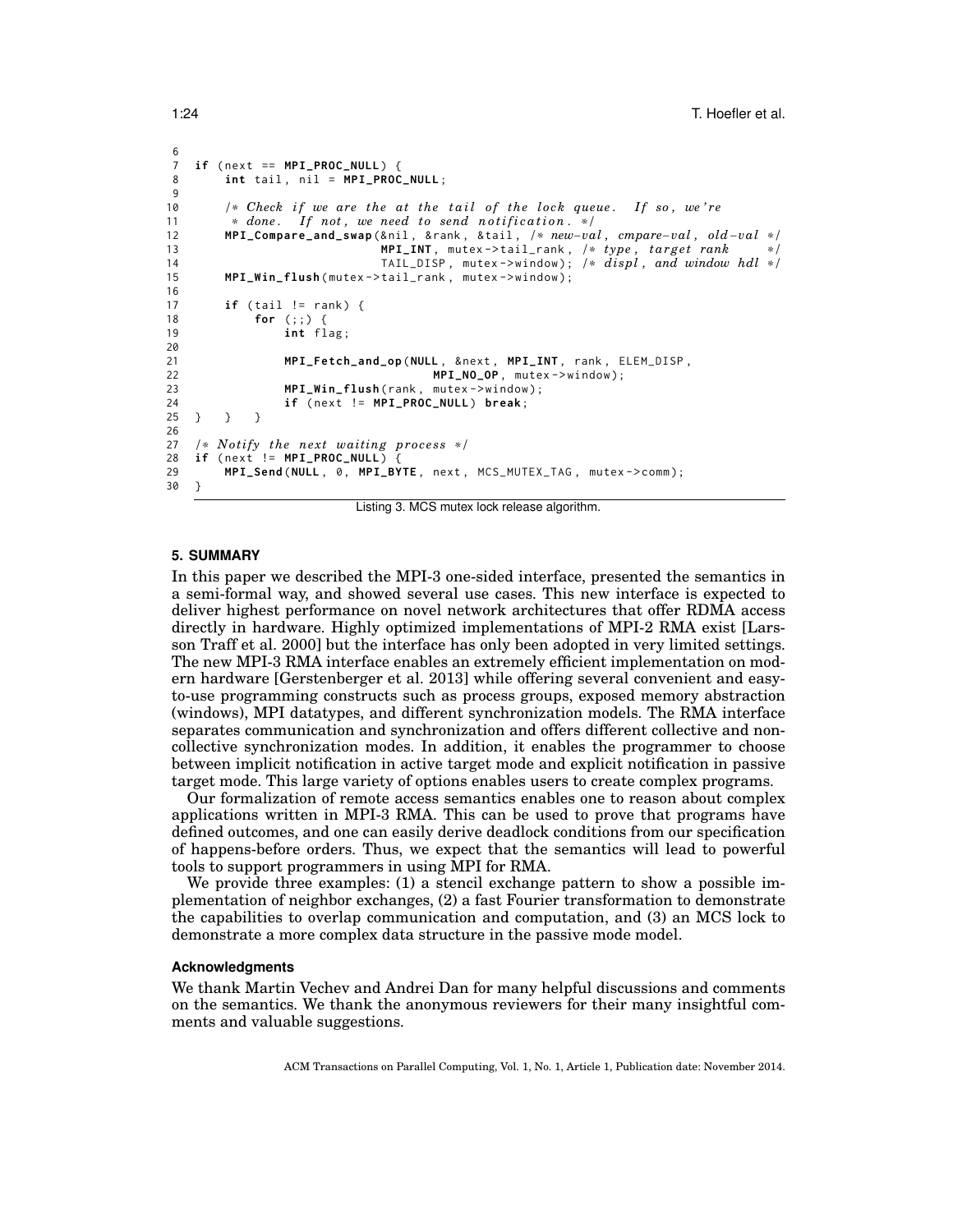# **REFERENCES**

- Sarita V Adve and Kourosh Gharachorloo. 1996. Shared memory consistency models: A tutorial. *Computer* 29, 12 (1996), 66–76.
- Robert Alverson, Duncan Roweth, and Larry Kaplan. 2010. The Gemini System interconnect. In *Proceedings of the 2010 18th IEEE Symposium on High Performance Interconnects (HOTI '10)*. IEEE Computer Society, Washington, DC, USA, 83–87. DOI:http://dx.doi.org/10.1109/HOTI.2010.23
- Hans-J. Boehm. 2005. Threads cannot be implemented as a library. *SIGPLAN Not.* 40, 6 (June 2005), 261– 268. DOI:http://dx.doi.org/10.1145/1064978.1065042
- Hans-J. Boehm and Sarita V. Adve. 2008. Foundations of the C++ concurrency memory model. *SIGPLAN Not.* 43, 6 (June 2008), 68–78. DOI:http://dx.doi.org/10.1145/1379022.1375591
- Philip Buonadonna, Andrew Geweke, and David Culler. 1998. An Implementation and Analysis of the Virtual Interface Architecture. In *Proceedings of the 1998 ACM/IEEE Conference on Supercomputing (Supercomputing '98)*. IEEE Computer Society, Washington, DC, USA, 1–15.
- Bradford L Chamberlain, David Callahan, and Hans P Zima. 2007. Parallel programmability and the Chapel language. *International Journal of High Performance Computing Applications* 21, 3 (2007), 291–312.
- Philippe Charles, Christian Grothoff, Vijay Saraswat, Christopher Donawa, Allan Kielstra, Kemal Ebcioglu, Christoph von Praun, and Vivek Sarkar. 2005. X10: An object-oriented approach to non-uniform cluster computing. *SIGPLAN Not.* 40, 10 (Oct. 2005), 519–538. DOI:http://dx.doi.org/10.1145/1103845.1094852
- Anthony Danalis, Lori Pollock, Martin Swany, and John Cavazos. 2009. MPI-aware compiler optimizations for improving communication-computation overlap. In *Proceedings of the 23rd international conference on Supercomputing (ICS '09)*. ACM, New York, NY, USA, 316–325. DOI:http://dx.doi.org/10.1145/1542275.1542321
- Kaushik Datta, Mark Murphy, Vasily Volkov, Samuel Williams, Jonathan Carter, Leonid Oliker, David Patterson, John Shalf, and Katherine Yelick. 2008. Stencil computation optimization and auto-tuning on state-of-the-art multicore architectures. In *Proceedings of the 2008 ACM/IEEE conference on Supercomputing (SC '08)*. IEEE Press, Piscataway, NJ, USA, Article 4, 12 pages. http://dl.acm.org/citation.cfm? id=1413370.1413375
- Greg Faanes, Abdulla Bataineh, Duncan Roweth, Tom Court, Edwin Froese, Bob Alverson, Tim Johnson, Joe Kopnick, Mike Higgins, and James Reinhard. 2012. Cray Cascade: A scalable HPC system based on a Dragonfly network. In *Proceedings of the International Conference on High Performance Computing, Networking, Storage and Analysis (SC '12)*. IEEE Computer Society Press, Los Alamitos, CA, USA, Article 103, 9 pages. http://dl.acm.org/citation.cfm?id=2388996.2389136
- Robert Gerstenberger, Maciej Besta, and Torsten Hoefler. 2013. Enabling Highly-scalable Remote Memory Access Programming with MPI-3 One Sided. In *Proceedings of SC13: International Conference for High Performance Computing, Networking, Storage and Analysis (SC '13)*. ACM, New York, NY, USA, Article 53, 12 pages. DOI:http://dx.doi.org/10.1145/2503210.2503286
- Torsten Hoefler, James Dinan, Darius Buntinas, Pavan Balaji, Brian Barrett, Ron Brightwell, William Gropp, Vivek Kale, and Rajeev Thakur. 2012. Leveraging MPI's One-Sided Communication Interface for Shared-Memory Programming. In *Proceedings of the 19th European conference on Recent Advances in the Message Passing Interface (EuroMPI'12)*. Springer-Verlag, Berlin, Heidelberg, 132–141. DOI:http://dx.doi.org/10.1007/978-3-642-33518-1 18
- Torsten Hoefler, Rolf Rabenseifner, Hubert Ritzdorf, Bronis R de Supinski, Rajeev Thakur, and Jesper Larsson Träff. 2011. The scalable process topology interface of MPI 2.2. Concurrency and Computation: *Practice and Experience* 23, 4 (2011), 293–310.
- Torsten Hoefler and Timo Schneider. 2012. Optimization Principles for Collective Neighborhood Communications. In *Proceedings of the International Conference on High Performance Computing, Networking, Storage and Analysis (SC '12)*. IEEE Computer Society Press, Los Alamitos, CA, USA, Article 98, 10 pages. http://dl.acm.org/citation.cfm?id=2388996.2389129
- Torsten Hoefler and Marc Snir. 2011. Writing Parallel Libraries with MPI Common Practice, Issues, and Extensions. In *Proceedings of the 18th European MPI Users' Group conference on Recent advances in the message passing interface (EuroMPI'11)*. Springer-Verlag, Berlin, Heidelberg, 345–355. http://dl.acm. org/citation.cfm?id=2042476.2042521
- Sven Karlsson and Mats Brorsson. 1998. A Comparative Characterization of Communication Patterns in Applications Using MPI and Shared Memory on an IBM SP2. In *Proceedings of the Second International Workshop on Network-Based Parallel Computing: Communication, Architecture, and Applications (CANPC '98)*. Springer-Verlag, London, UK, UK, 189–201. http://dl.acm.org/citation.cfm?id=646092. 680546
- Jesper Larsson Traff, Hubert Ritzdorf, and Rolf Hempel. 2000. The Implementation of MPI-2 One-sided Communication for the NEC SX-5. In *Proceedings of the 2000 ACM/IEEE Conference on Supercomput-*